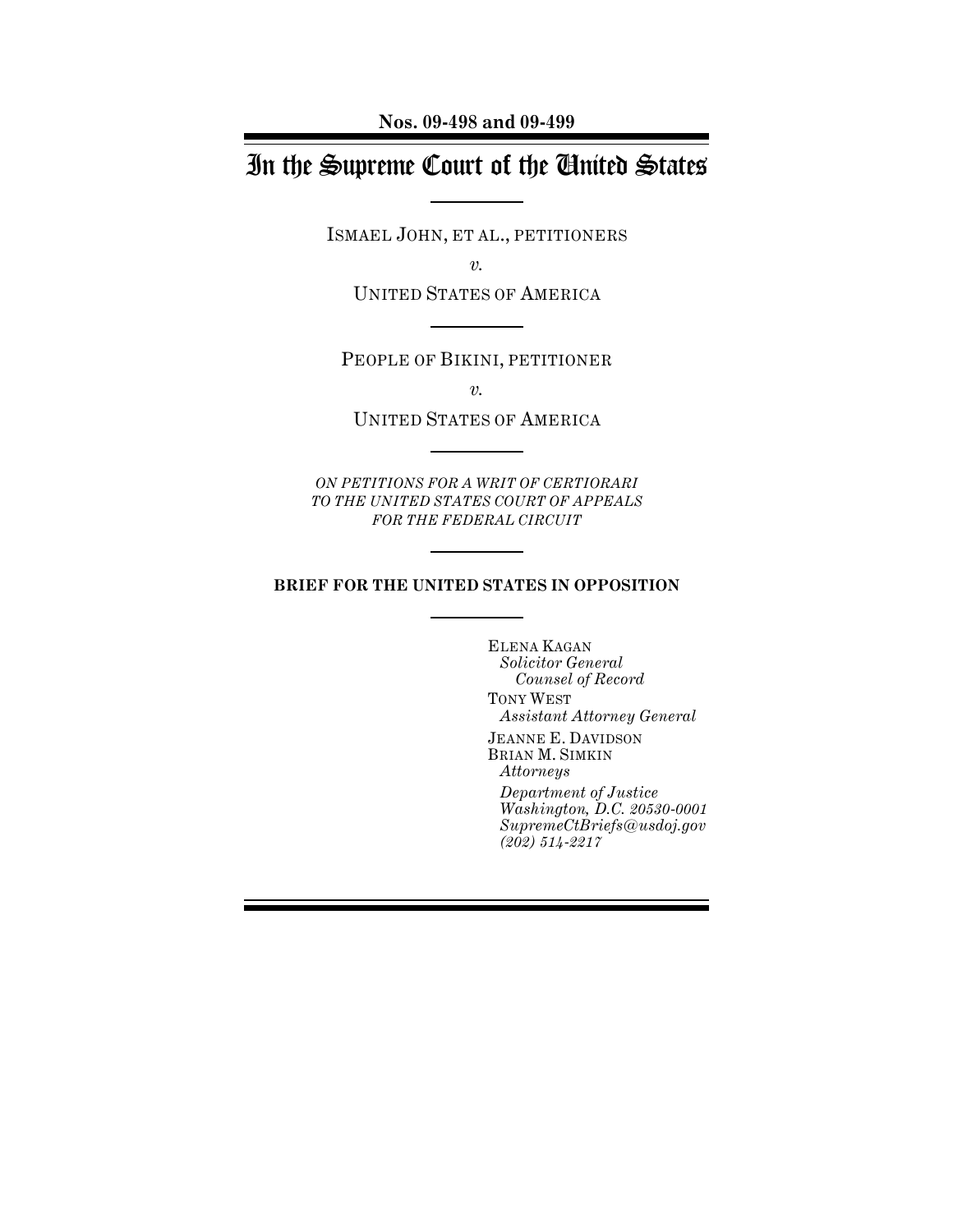#### **QUESTIONS PRESENTED**

In 1983, the people of the Marshall Islands approved by popular vote a Compact of Free Association between the Government of the United States and the Government of the Marshall Islands. As part of the Compact, the Government of the Marshall Islands espoused and settled claims of its citizens against the United States arising out of the nuclear testing program conducted in the Marshall Islands between 1946 and 1958. In the Compact of Free Association Act of 1985, Pub. L. No. 99-239, 99 Stat. 1770 (1986), Congress ratified the Compact's espousal provisions as a "full and final settlement" of all claims arising from the nuclear testing program, and enacted the Compact's provision that "[n]o court of the United States shall have jurisdiction to entertain such claims." The questions presented by this case are:

1. Whether the Compact of Free Association Act bars the Court of Federal Claims from exercising Tucker Act jurisdiction to entertain petitioners' suits seeking just compensation for alleged takings of property arising out of the nuclear testing program in the Marshall Islands between 1946 and 1958.

2. Whether a challenge to the Government of the Marshall Islands' espousal and settlement of petitioners' claims against the United States involves a nonjusticiable political question.

(I)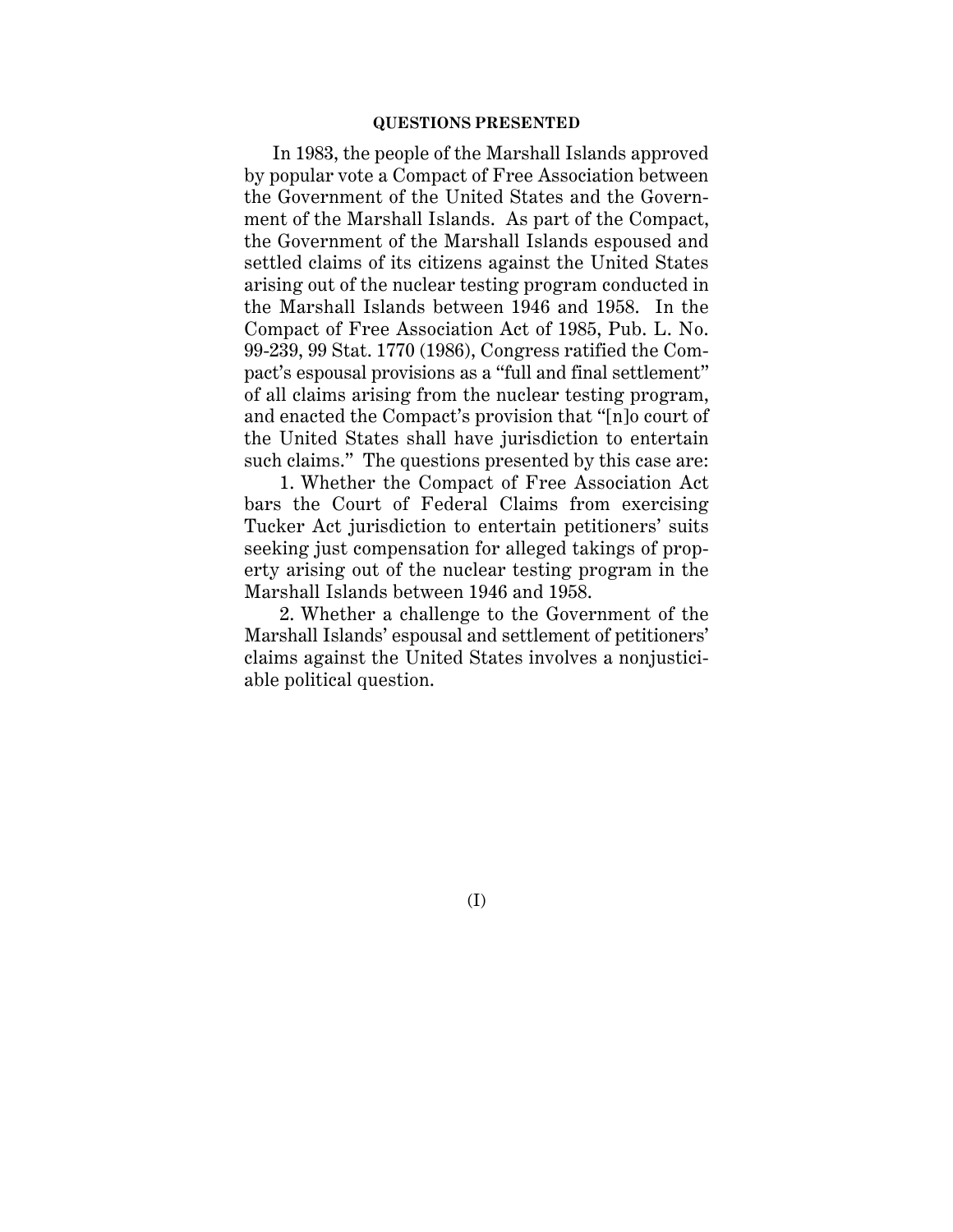## **TABLE OF CONTENTS**

Page

# **TABLE OF AUTHORITIES**

## Cases:

| Antolok v. Brookhaven Nat'l Labs., No. CV 82-2364                                       |
|-----------------------------------------------------------------------------------------|
|                                                                                         |
| Antolok v. United States:                                                               |
|                                                                                         |
| Civil Action No. 83-02471 (D.D.C. June 16, 1987),                                       |
| Battaglia v. General Motors Corp., 169 F.2d 254                                         |
| (2d Cir.), cert. denied, 335 U.S. 887 (1948)  24                                        |
| Dames & Moore v. Regan, 453 U.S. 654                                                    |
|                                                                                         |
| Department of HUD v. Rucker, 535 U.S. $125(2002)$ 10                                    |
| <i>Doe v. Braden,</i> 57 U.S. (16 How.) 635 (1854) $\ldots$ 18, 19                      |
| Glosemeyer v. Missouri-Kan.-Tex. R.R., 879 F.2d 316                                     |
| (8th Cir. 1989), cert. denied, 494 U.S. 1003 (1990)  12                                 |
| Hawaii v. Office of Hawaiian Affairs, 129 S. Ct. 1436                                   |
|                                                                                         |
|                                                                                         |
| Juda v. United States, 13 Cl. Ct. 667 (1987),                                           |
| appeal dismissed, People of Bikini v. United                                            |
| <i>States</i> , $859$ F.2d 1482 (Fed. Cir. 1988) $\ldots \ldots \ldots \ldots \ldots 6$ |
| $Langford$ v. United States, 101 U.S. 341 (1880)  23                                    |

(III)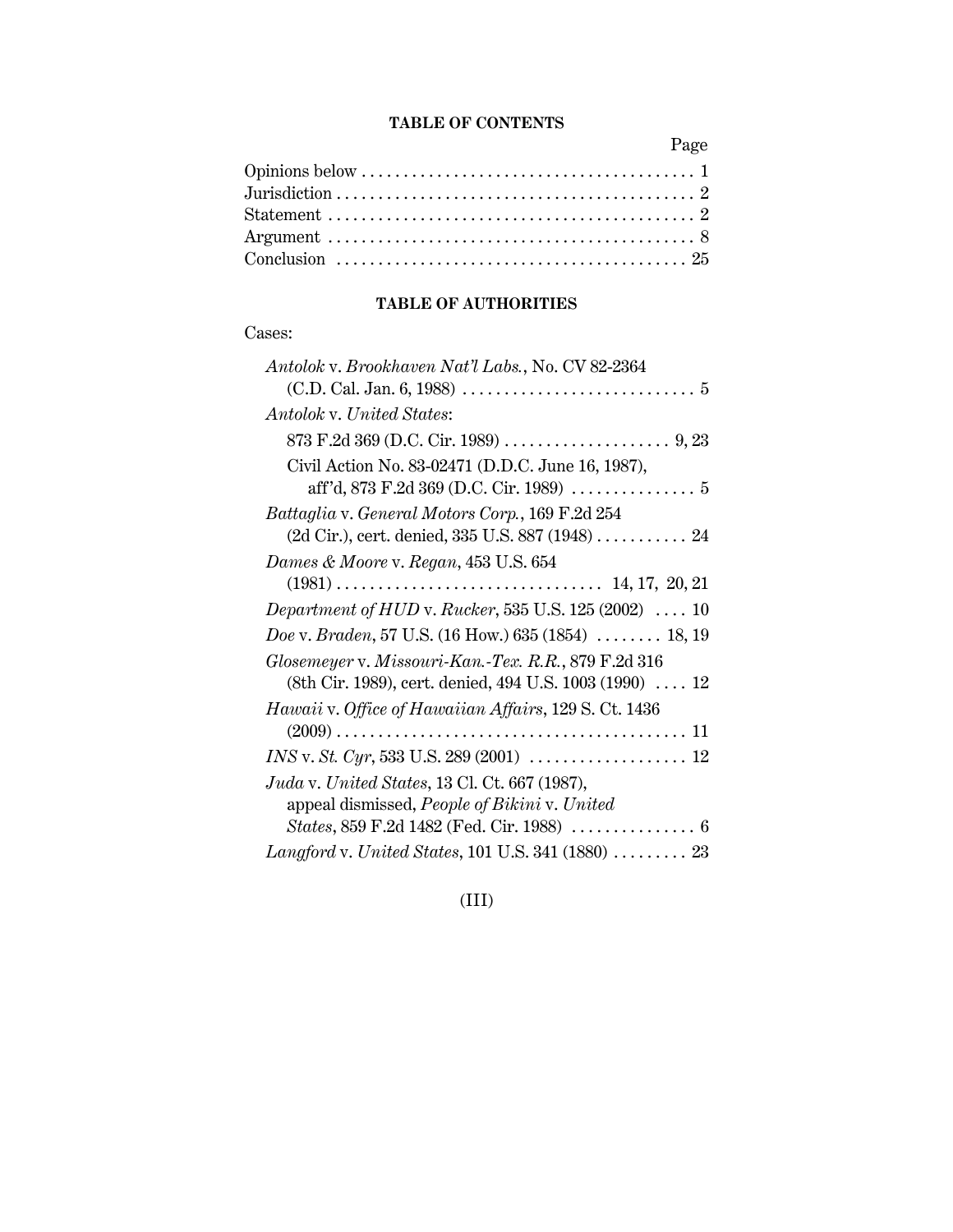| Cases-Continued:                                                | Page |
|-----------------------------------------------------------------|------|
|                                                                 |      |
|                                                                 |      |
| <i>Neely v. United States,</i> 546 F.2d 1059 (3d Cir. 1976)  12 |      |
| People of Bikini v. United States, 859 F.2d 1482                |      |
|                                                                 |      |
| People of Enewetak v. United States, 864 F.2d 134               |      |
| (Fed. Cir. 1988), cert. denied, 491 U.S. 909 (1989)  6          |      |
| Peter v. United States:                                         |      |
|                                                                 |      |
| 13 Cl. Ct. 691 (1987), aff'd sub nom. People of                 |      |
| <i>Enewetak v. United States, 864 F.2d 134 (Fed.</i>            |      |

| 13 Cl. Ct. 691 (1987), aff'd sub nom. People of                                                          |
|----------------------------------------------------------------------------------------------------------|
| Enewetak v. United States, 864 F.2d 134 (Fed.                                                            |
| Cir. 1988), cert. denied, 491 U.S. 909 (1989) $\ldots \ldots$ 6                                          |
| Porter v. United States, 496 F.2d 583 (Ct. Cl. 1974),                                                    |
| cert. denied, 420 U.S. 1004 (1975)  16                                                                   |
| <i>Preseault</i> v. <i>ICC</i> , 494 U.S. 1 (1990) $\,\,\ldots\ldots\ldots\ldots\ldots\ldots\ldots\,$ 12 |
| Regional Rail Reorg. Act Cases, 419 U.S. 102                                                             |
|                                                                                                          |
| Ruckelshaus v. Monsanto Co., 467 U.S. 986 (1984) 12, 13                                                  |
| United States v. Belmont, 301 U.S. 324 $(1937)$ 18                                                       |
| United States v. Clintwood Elkhorn Mining Co.,                                                           |
|                                                                                                          |
|                                                                                                          |
|                                                                                                          |
| Wisconsin Cent. Ltd. v. Public Serv. Comm'n,                                                             |
|                                                                                                          |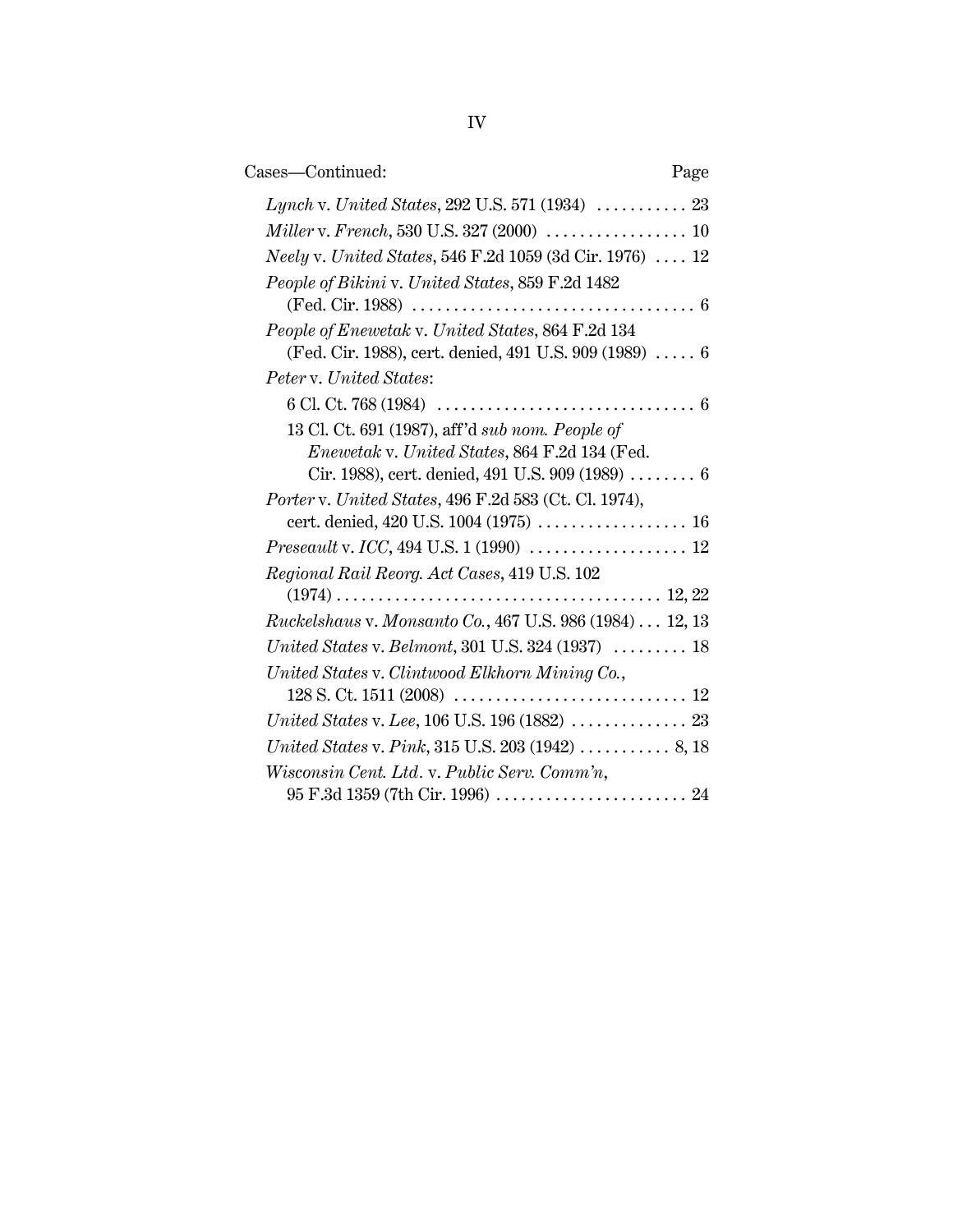| Constitution, treaties and statutes:                                                             | Page |
|--------------------------------------------------------------------------------------------------|------|
|                                                                                                  |      |
|                                                                                                  |      |
| Agreement for the Implementation of Section 177 of                                               |      |
| the Compact of Free Association, June 25, 1983,                                                  |      |
| U.S.-Marsh. Is., Hein's No. KAV 4575  3, 16                                                      |      |
|                                                                                                  |      |
|                                                                                                  |      |
|                                                                                                  |      |
|                                                                                                  |      |
|                                                                                                  |      |
|                                                                                                  |      |
|                                                                                                  |      |
|                                                                                                  |      |
|                                                                                                  |      |
|                                                                                                  |      |
|                                                                                                  |      |
|                                                                                                  |      |
|                                                                                                  |      |
| Compact of Free Association, June 25, 1983, 99 Stat.                                             |      |
| 1800, Hein's No. KAV 1271:                                                                       |      |
| Preamble, 99 Stat. 1800  16, 19                                                                  |      |
|                                                                                                  |      |
|                                                                                                  |      |
|                                                                                                  |      |
|                                                                                                  |      |
| $§ 177(c), 99 \text{ Stat. } 1812 \dots \dots \dots \dots \dots \dots \dots \dots \dots \dots 4$ |      |
|                                                                                                  |      |
|                                                                                                  |      |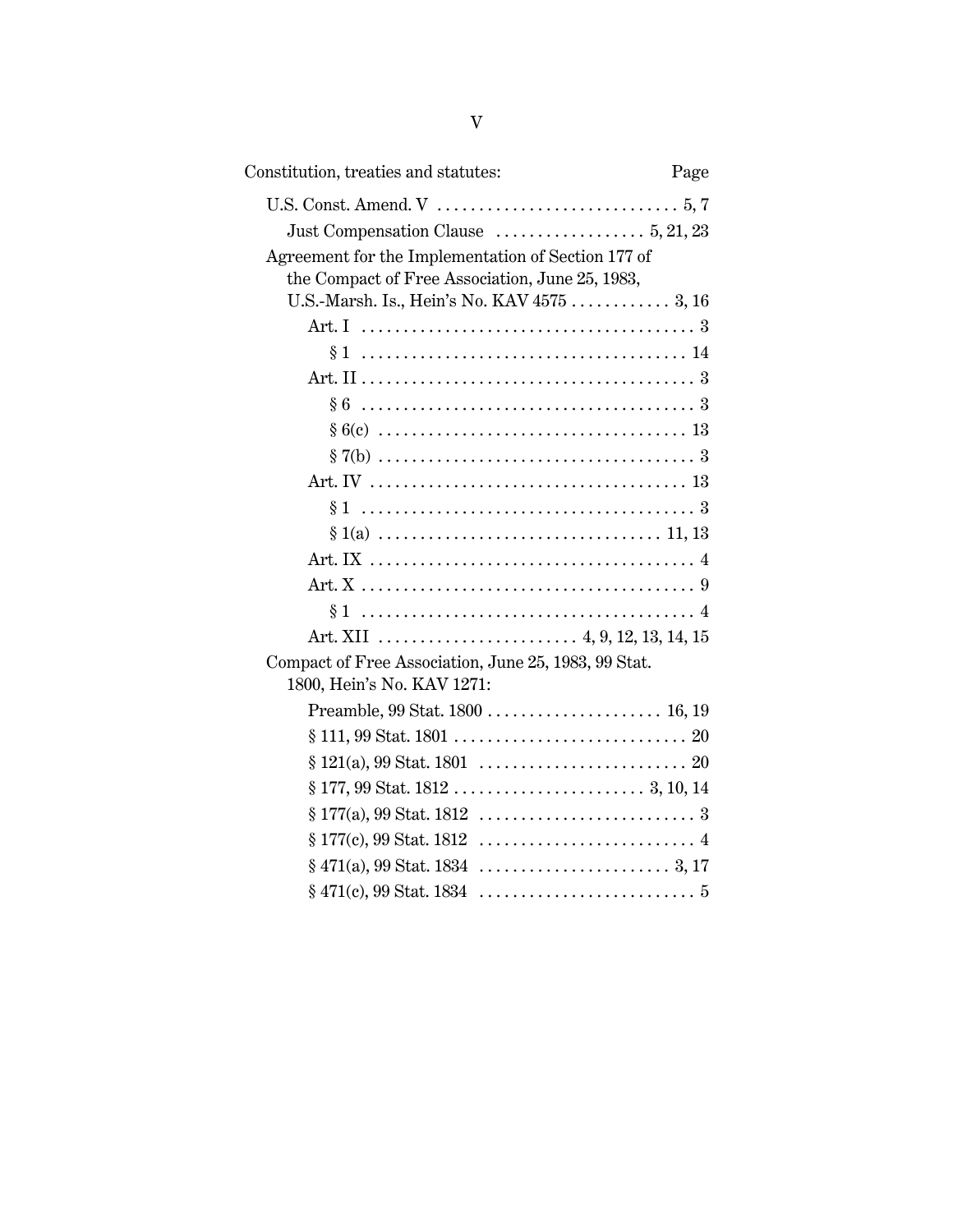| Treaty and statutes—Continued:                                                                                      | Page |
|---------------------------------------------------------------------------------------------------------------------|------|
| Trusteeship Agreement for the Former Japanese<br>Mandated Islands, Apr. 2, 1947, 61 Stat. 3301,                     |      |
| Art. 11(1), 61 Stat. 3304, 8 U.N.T.S. 196  16                                                                       |      |
| Compact of Free Association Act of 1985, Pub. L. No.<br>99-239, 99 Stat. 1770 (1986):                               |      |
|                                                                                                                     |      |
| $\S 101(b)$ , 99 Stat. 1773 (48 U.S.C. 1901(b))  3                                                                  |      |
| § 103(g)(1), 99 Stat. 1782 (48 U.S.C.                                                                               |      |
|                                                                                                                     |      |
| Compact of Free Association Amendments Act of<br>2003, Pub. L. No. 108-188, 117 Stat. 2720 $\ldots \ldots \ldots 5$ |      |
|                                                                                                                     |      |
| Court of Federal Claims Technical and Procedural<br>Improvements Act of 1992, Pub. L. No. 102-572,                  |      |
| Fair Labor Standards Act of 1938, 29 U.S.C. 201                                                                     |      |
| Federal Courts Improvement Act of 1982, Pub. L. No.                                                                 |      |
|                                                                                                                     |      |
|                                                                                                                     |      |
|                                                                                                                     |      |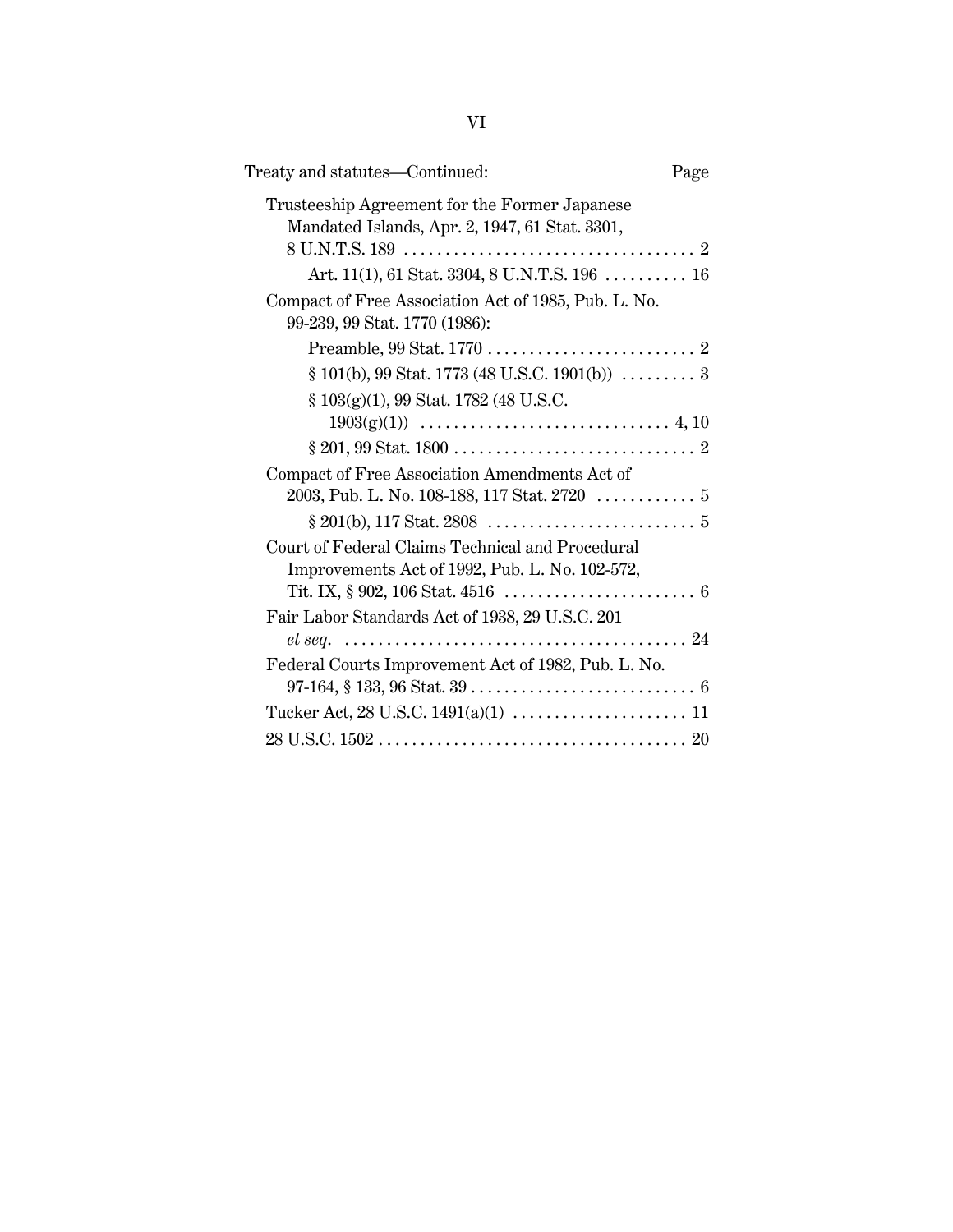|--|

| Miscellaneous:                                                                                                                                                                                                                                                                                                | Page |
|---------------------------------------------------------------------------------------------------------------------------------------------------------------------------------------------------------------------------------------------------------------------------------------------------------------|------|
| An Overview of the Compact of Free Association<br>Between the United States and the Republic of the<br>Marshall Islands: Are Changes Needed? Hearing<br>and Briefing Before the Subcomm. on Asia, the<br>Pacific, and the Global Environment of the House<br>Comm. on Foreign Affairs, 110th Cong., 1st Sess. |      |
| Arthur J. Armstrong & Howard L. Hills,<br>The Negotiations for the Future Political Status of<br>Micronesia (1980-1984), 78 Am. J. Int'l L. 484                                                                                                                                                               |      |
| 156 Cong. Rec. S54 (daily ed. Jan. 20, 2010) 7                                                                                                                                                                                                                                                                |      |
| H.R. Rep. No. 188, 99th Cong., 1st Sess., Pt. 1 (1985)  15<br>Louis Henkin, Foreign Affairs and the Constitution                                                                                                                                                                                              |      |
| Proclamation No. 5564, 51 Fed. Reg. 40,399                                                                                                                                                                                                                                                                    |      |
| Proclamation No. 6726, 59 Fed. Reg. 49,777 (1994)  20                                                                                                                                                                                                                                                         |      |
| Republic of the Marshall Islands: Hearing on<br>S. 1756 Before the Senate Comm. on Energy and<br><i>Natural Resources</i> , 110th Cong., 1st Sess. $(2007)$ 7                                                                                                                                                 |      |
|                                                                                                                                                                                                                                                                                                               |      |
| S.C. Res. 683, U.N. Doc. S/RES/683 (Dec. 22, 1990)  19                                                                                                                                                                                                                                                        |      |
| T.C. Res. 2183, U.N. Doc. T/RES/2183 (May 28, 1986)  19                                                                                                                                                                                                                                                       |      |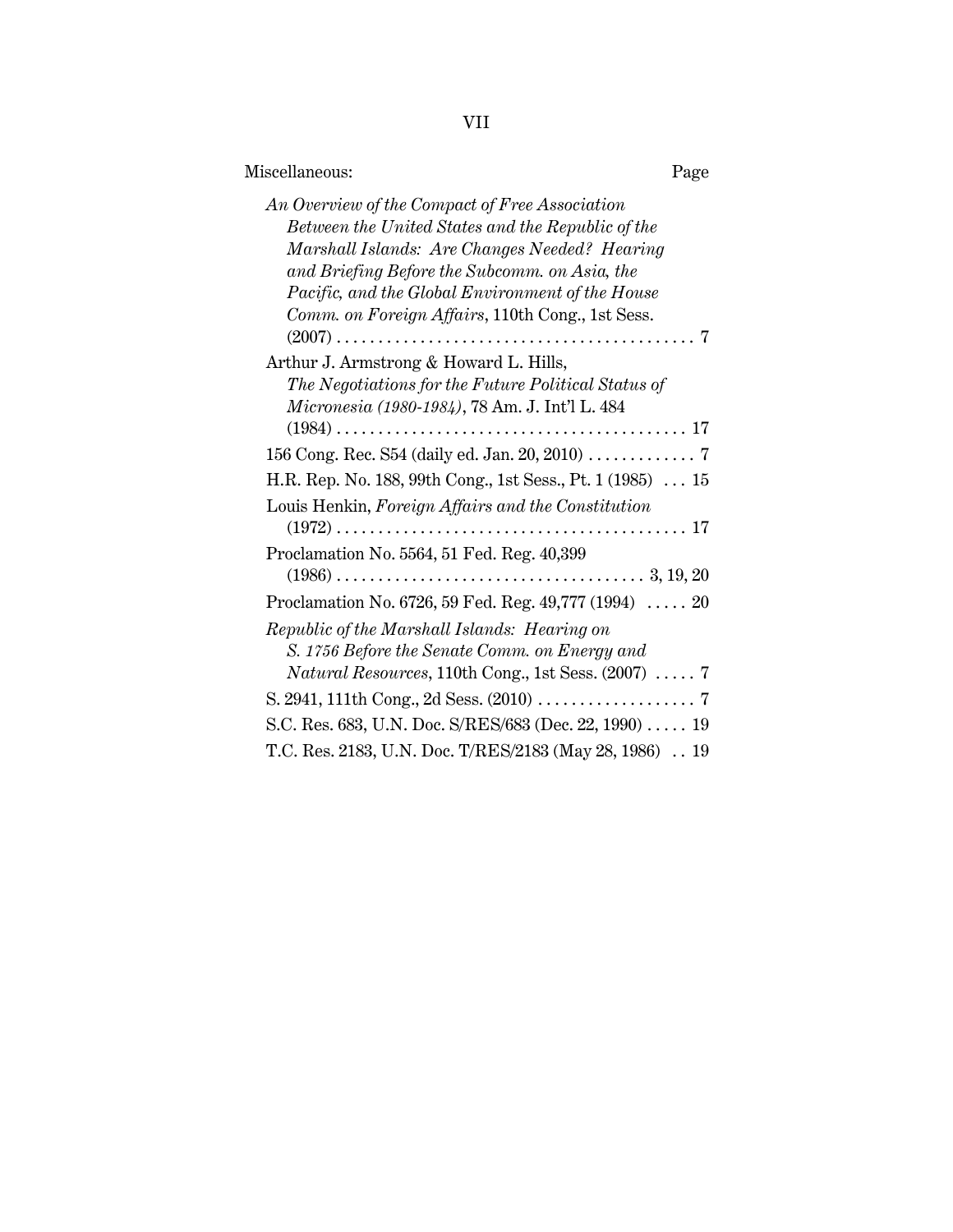# In the Supreme Court of the United States

No. 09-498

ISMAEL JOHN, ET AL., PETITIONERS

*v.*

UNITED STATES OF AMERICA

No. 09-499

PEOPLE OF BIKINI, PETITIONER

*v.*

UNITED STATES OF AMERICA

*ON PETITIONS FOR A WRIT OF CERTIORARI TO THE UNITED STATES COURT OF APPEALS FOR THE FEDERAL CIRCUIT*

#### **BRIEF FOR THE UNITED STATES IN OPPOSITION**

### **OPINIONS BELOW**

The opinion of the court of appeals (Pet. App. 1a-9a) is published at 554 F.3d 996. The opinions of the Court of Federal Claims are published at 77 Fed. Cl. 788 (Pet. App. 11a-114a) and 77 Fed. Cl. 744 (09-499 Pet. App.  $10a-107a$ .

<sup>&</sup>lt;sup>1</sup> Unless otherwise noted, all references to "Pet." and "Pet. App." are to the petition and appendix filed in No. 09-498.

<sup>(1)</sup>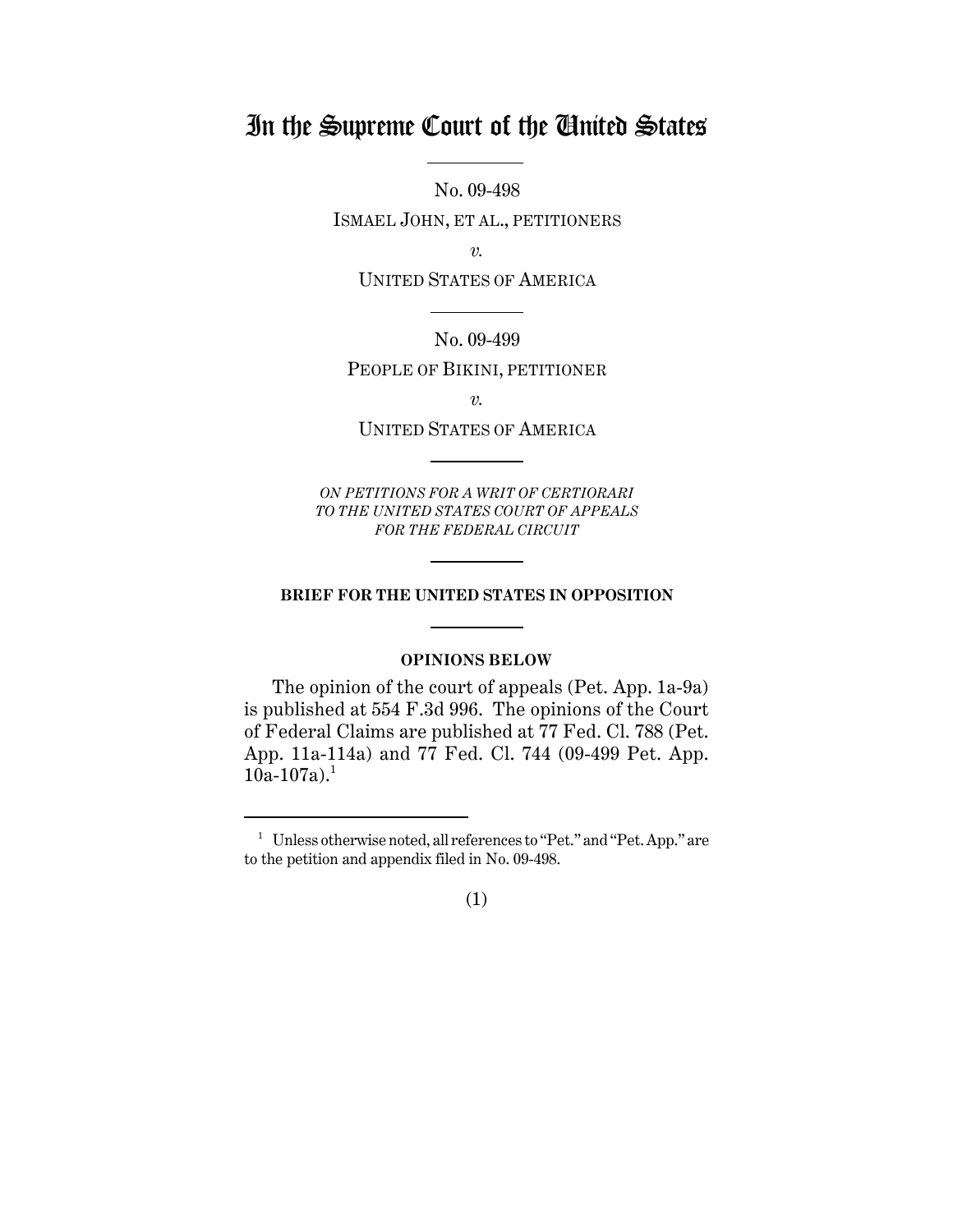#### **JURISDICTION**

The judgment of the court of appeals was entered on January 29, 2009. Petitions for rehearing were denied on May 27, 2009 (Pet. App. 115a-116a; 08-499 Pet. App. 108a-109a). On July 28, 2009, the Chief Justice extended the time within which to file petitions for a writ of certiorari to and including September 24, 2009. On September 14, 2009, the Chief Justice further extended the time to October 23, 2009, and the petitions were filed on that date. The jurisdiction of this Court is invoked under 28 U.S.C. 1254(1).

#### **STATEMENT**

1. The Republic of the Marshall Islands (RMI) comprises 29 atolls and five islands in the Pacific Ocean. Pet. App. 2a. The Marshall Islands were formerly part of the Trust Territory of the Pacific Islands, which the United States administered pursuant to a United Nations-approved trusteeship from 1947 until 1986. See Trusteeship Agreement for the Former Japanese Mandated Islands (Trusteeship Agreement), Apr. 2, 1947, 61 Stat. 3301, 8 U.N.T.S. 189 (Pet. App. 281a-288a).

The trusteeship concluded with the adoption of a Compact of Free Association (Compact) between the Government of the United States and the Government of the Marshall Islands. See Compact of Free Association Act of 1985 (Compact Act), Pub. L. No. 99-239, § 201, 99 Stat. 1800 (1986) (Pet. App. 180a-248a) (setting out the text of the Compact). In September 1983, the people of the Marshall Islands approved the Compact in voting plebiscites monitored by observers from the United Nations. Compact Act preamble, 99 Stat. 1770 (Pet. App. 118a). In turn, Congress adopted and the President signed a joint resolution approving the Com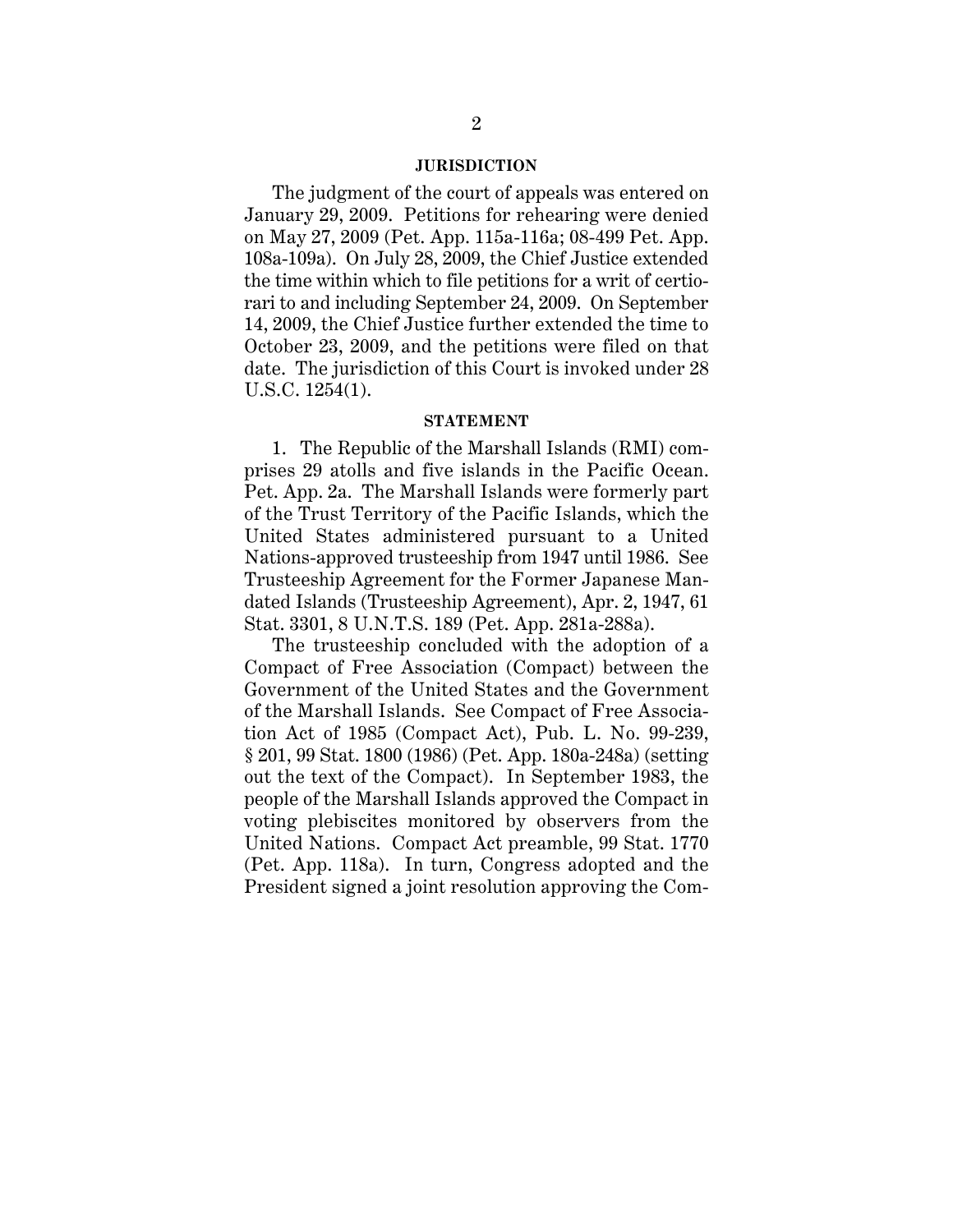pact, and the President duly proclaimed the Compact effective on October 21, 1986. Compact Act § 101(b), 48 U.S.C. 1901(b) (Pet. App. 124a); Proclamation No. 5564, 51 Fed. Reg. 40,399-40,400 (1986).

Among other things, the Compact settled claims against the United States arising from the nuclear testing program conducted in the Marshall Islands between June 1946 and August 1958. In Section 177 of the Compact, 99 Stat. 1812 (Pet. App. 204a-205a), and a subsidiary Agreement for the Implementation of Section 177 of the Compact (Section 177 Agreement), June 25, 1983, U.S.-Marsh. Is., Hein's No. KAV 1271 (Pet. App. 261a-279a), the Government of the Marshall Islands espoused the claims of its citizens and agreed to settle them. $^{2}$  The United States accepted the responsibility for various claims "owing to citizens of the Marshall Islands \* \* \* resulting from the nuclear testing program," including claims "for loss or damage to property [or] person." Compact § 177(a), 99 Stat. 1812 (Pet. App. 204a). And the United States agreed to contribute \$150 million to an investment fund to be administered by the RMI and managed by a professional fund manager, with the income and, if necessary, the principal to be disbursed for various purposes, including compensation for claims. Section 177 Agreement Arts. I-II (Pet. App. 262a-269a). The RMI agreed to establish a Claims Tribunal to decide claims "in any way related to the Nuclear Testing Program," including property claims, and to pay tribunal awards from the fund. *Id.* Art. II, §§ 6, 7(b), Art. IV, § 1 (Pet. App. 268a, 271a-272a).

<sup>2</sup> The Government of the Marshall Islands represented in the Compact that it had "full authority" under the Constitution of the Marshall Islands to fulfill its responsibilities, including the espousal. Compact § 471(a), 99 Stat. 1834 (Pet. App. 246a)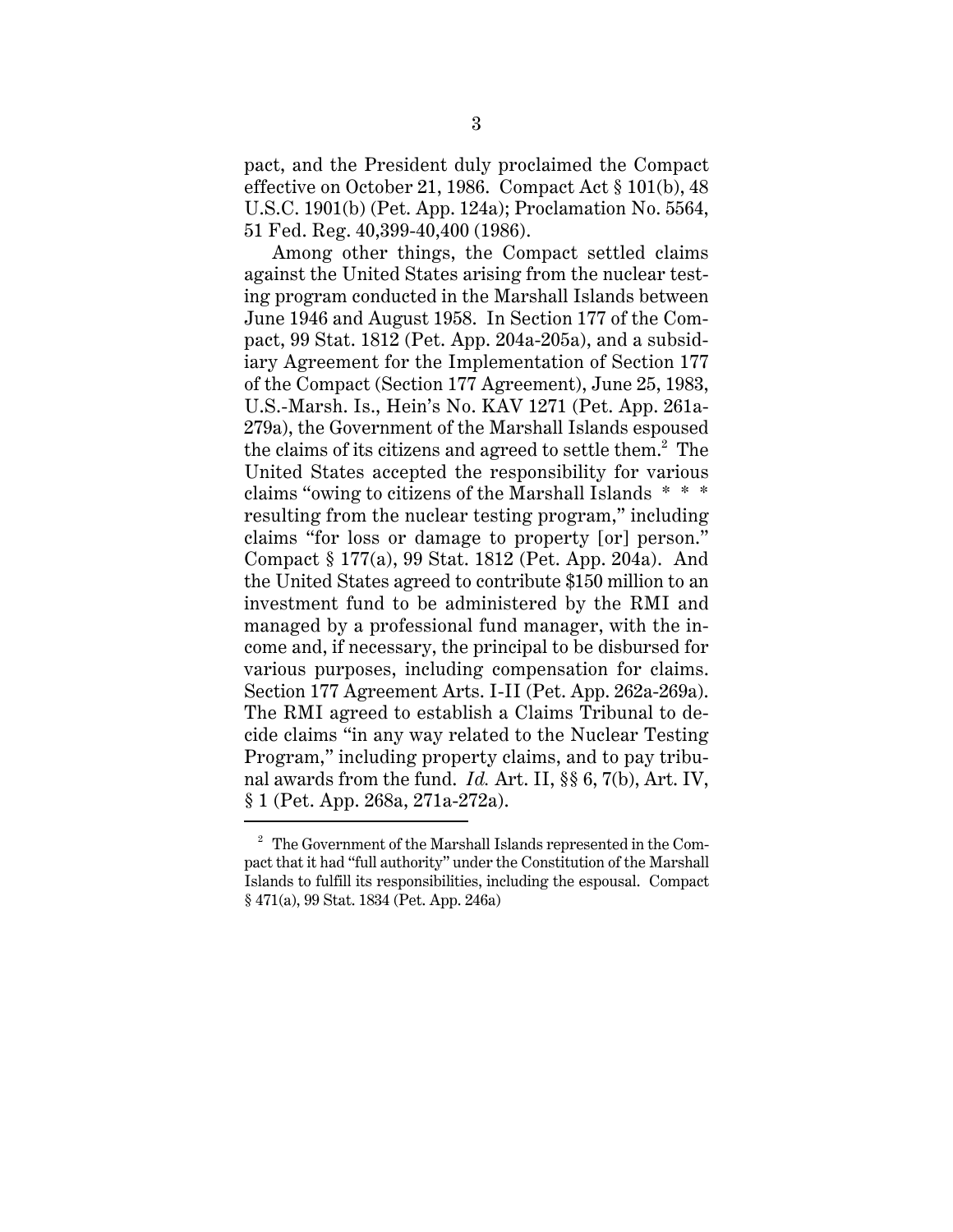The Section 177 Agreement also included a provision entitled "Changed Circumstances" that authorized the RMI to petition Congress for additional funds under specified conditions. Section 177 Agreement Art. IX (Pet. App. 276a). The agreement specified that "[i]t is understood that this Article does not commit the Congress of the United States to authorize and appropriate [such additional] funds." *Ibid.*

To effectuate the settlement, the Compact itself, the Compact Act, and the Section 177 Agreement all provided that the settlement would serve as the final and unreviewable resolution of any claim that the people of the Marshall Islands might have against the United States. See Section 177 Agreement Art. X, § 1 (Pet. App. 276a) ("This Agreement constitutes the full settlement of all claims, past, present, or future, of the Government, citizens and nationals of the Marshall Islands which are based upon, arise out of, or are in any way related to the Nuclear Testing Program, and which are against the United States"); *id.* Art. XII (Pet. App. 278a) ("All claims described in Articles X and XI of this Agreement shall be terminated. No court of the United States shall have jurisdiction to entertain such claims"); Compact Act § 103(g)(1), 48 U.S.C. 1903(g)(1) (Pet. App. 144a) ("It is the intention of the Congress of the United States that the provisions of Section 177 of the [Compact] and the [Section 177 Agreement] constitute a full and final settlement of all claims described in Articles X and XI of the Section 177 Agreement, and that any such claims be terminated and barred except insofar as provided for in the Section 177 Agreement."); see also Compact § 177(c), 99 Stat. 1812 (Pet. App. 205a) ("[T]he lan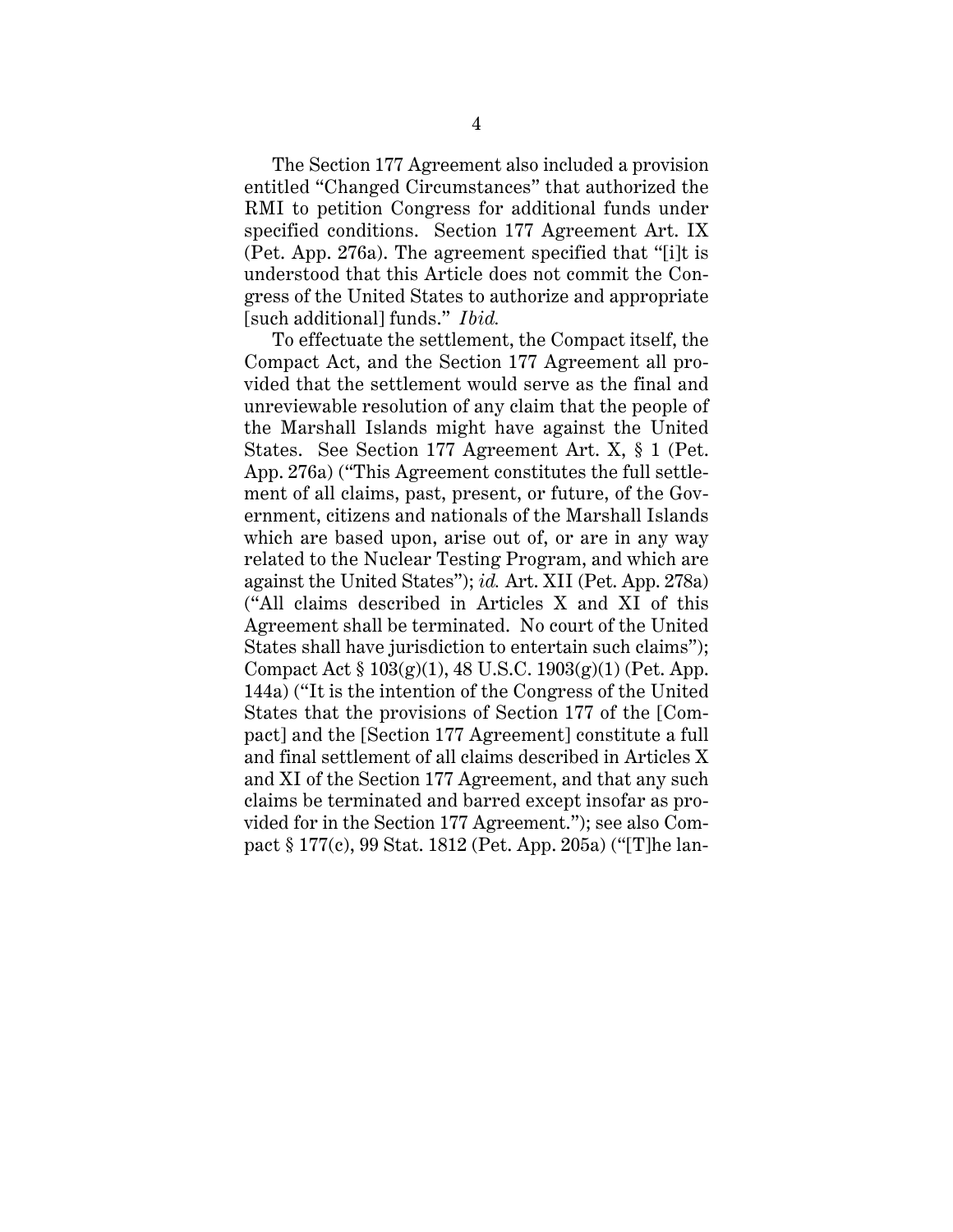guage of [the Section 177 Agreement] is incorporated into this Compact.").<sup>3</sup>

The United States and the RMI have subsequently negotiated and adopted amendments to the Compact, see Compact of Free Association Amendments Act of 2003, Pub. L. No. 108-188, 117 Stat. 2720, but the amended Compact expressly states that it "has no effect on \* \* \* Section 177" or on the Section 177 Agreement. § 201(b), 117 Stat. 2808.

2. Petitioners are citizens of the RMI. They seek compensation under the Fifth Amendment's Just Compensation Clause for, *inter alia*, the United States' taking of Bikini and Enewetak Atolls during the nuclear testing program. Petitioners first sought compensation in the early 1980s, when they filed Tucker Act suits in the Court of Claims (*Juda* v. *United States* and *Peter* v. *United States*) on behalf of the inhabitants of Bikini and Enewetak atolls, respectively. Pet. App. 25-28a. Twelve other actions, consolidated under the caption *Nitol* v. *United States*, were filed on behalf of some inhabitants of Rongelap and Utrik and other areas in the Marshall Islands downwind of the test sites. *Id*. at 26a-28a.<sup>4</sup>

<sup>&</sup>lt;sup>3</sup> In addition to being an agreement between the United States and the RMI, the Compact has the force of federal law. Compact § 471(c), 99 Stat. 1834 (Pet. App. 247a).

<sup>&</sup>lt;sup>4</sup> Additionally, thousands of residents of downwind atolls filed suit in the District Court for the District of Columbia pursuant to the Federal Tort Claims Act, seeking damages for personal injuries and death resulting from their exposure to dangerous levels of radiation. *Antolok* v. *United States*, Civil Action No. 83-02471 (D.D.C. June 16, 1987), aff'd, 873 F.2d 369 (D.C. Cir. 1989); see Pet. App. 50a. Micronesian Islanders also filed similar or parallel claims in the Central District of California. *Antolok* v. *Brookhaven Nat'l Labs.*, No. CV 82-2364 (C.D. Cal. Jan. 6, 1988); Pet. App. 101a.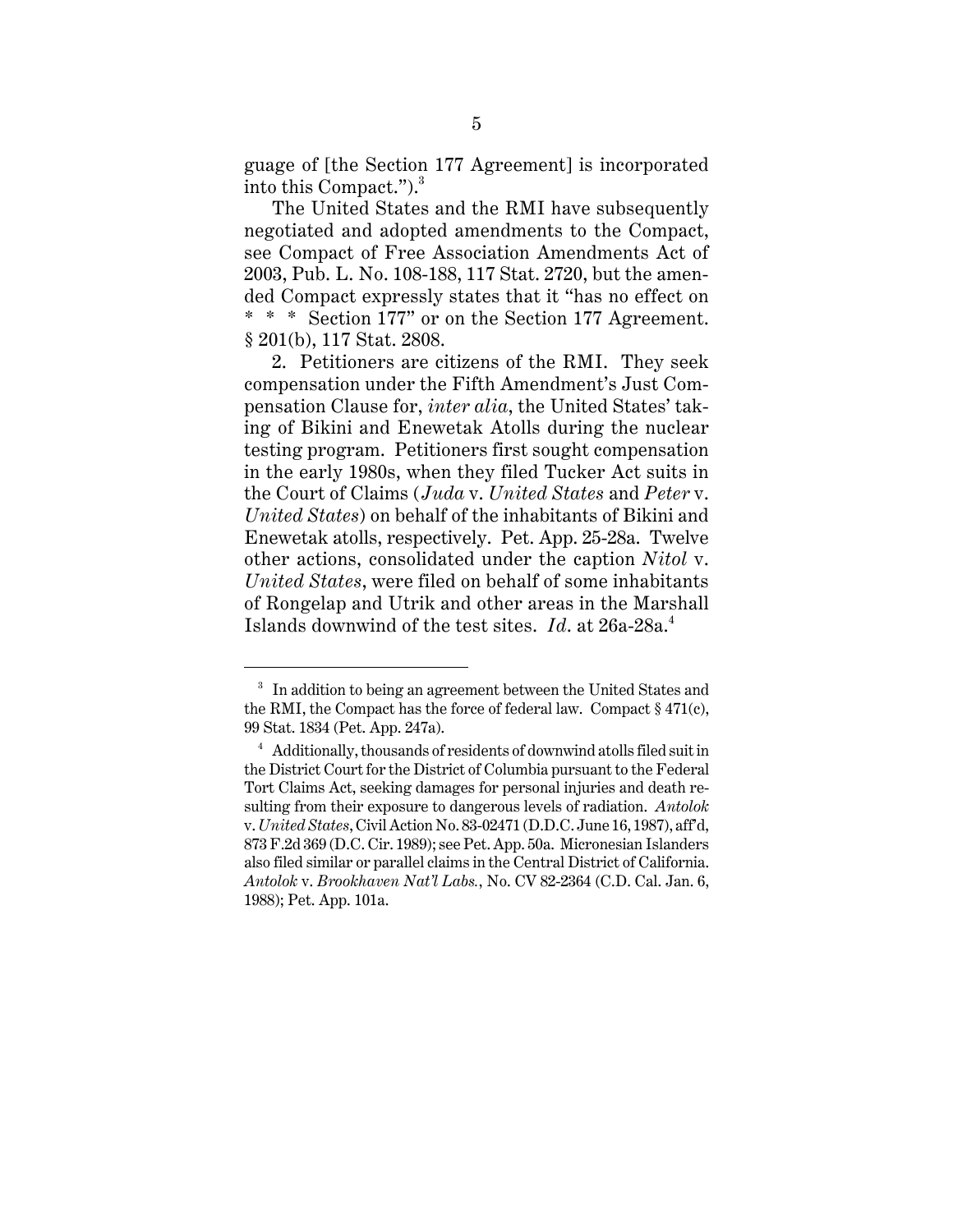Prior to enactment of the Compact Act, the Claims Court<sup>5</sup> held that the Enewetak plaintiffs' takings claims were barred by the statute of limitations. *Peter* v. *United States*, 6 Cl. Ct. 768, 775 (1984). After the Compact Act became effective, the court dismissed the remaining claims upon the ground that the Compact Act withdrew Tucker Act jurisdiction. *Juda* v. *United States*, 13 Cl. Ct. 667, 689-690 (1987); *Peter* v. *United States*, 13 Cl. Ct. 691, 692 (1987). The Federal Circuit affirmed the dismissal of claims in *Peter* and *Nitol*, adopting the Claims Court's conclusion that the Compact Act withdrew subject matter jurisdiction. *People of Enewetak* v. *United States*, 864 F.2d 134, 136 (1988), cert. denied, 491 U.S. 909 (1989). The court of appeals also dismissed with prejudice an appeal of the *Juda* claimants following the enactment of special legislation appropriating \$90 million for the purpose of funding the Resettlement Trust Fund for the people of Bikini. *People of Bikini* v. *United States*, 859 F.2d 1482 (Fed. Cir. 1988).

3. Petitioners subsequently presented their claims to the Nuclear Claims Tribunal established by the RMI pursuant to the Section 177 Agreement. In 2000 and 2001, the tribunal awarded the Enewetak and Bikini petitioners \$385.9 million and \$563.3 million, respectively. Pet. App. 4a. According to petitioners, the Claims Tribunal has insufficient funds to pay the awards, and the RMI has submitted a "Changed Circum-

 $5$  After the cases were filed, Congress transferred the trial functions of the Court of Claims to a newly created United States Claims Court, which has since been renamed the Court of Federal Claims. See Federal Courts Improvement Act of 1982, Pub. L. No. 97-164, § 133, 96 Stat. 39; Court of Federal Claims Technical and Procedural Improvements Act of 1992, Pub. L. No. 102-572, Tit. IX, § 902, 106 Stat. 4516.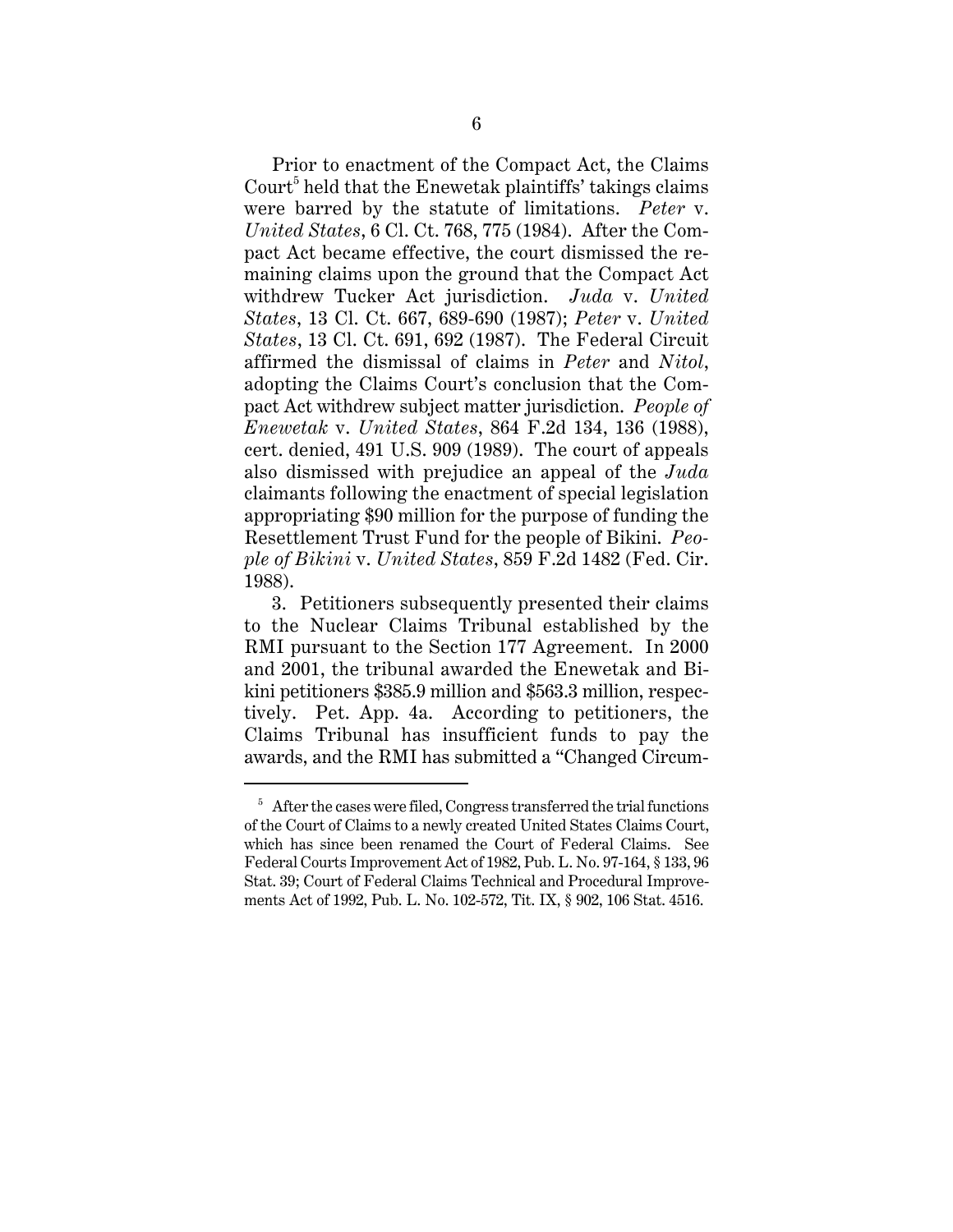stances" petition to Congress for additional appropriations. *Ibid*. 6

4. In April 2006, petitioners again filed suit against the United States in the Court of Federal Claims, effectively renewing the substance of their earlier claims. Pet. App. 11a; 09-499 Pet. App. 10a. Petitioners also alleged that, by failing to provide funding for the Nuclear Claims Tribunal awards, Congress had deprived petitioners of their property—*viz.*, the Enewetak and Bikini Atolls, as well as their claims before the tribunal—without just compensation, in violation of the Fifth Amendment. Pet. App. 13a; 09-499 Pet. App. 12a. The United States moved to dismiss, arguing principally that the Compact Act withdrew Tucker Act jurisdiction over petitioners' claims. In published decisions dated August 2, 2007, the Court of Federal Claims granted the motions to dismiss. Pet. App. 11a-114a; 09-499 Pet. App. 10a-13a.

5. The court of appeals affirmed. Pet. App. 1a-9a.

The court of appeals held that the Section 177 Agreement settled petitioners' claims and unambiguously withdrew Congress's consent to sue the United States

 $6\;$  In 2007, both Houses of Congress held hearings on the question of additional compensation. See *Republic of the Marshall Islands: Hearing on S. 1756 Before the Senate Comm. on Energy and Natural Resources*, 110th Cong., 1st Sess. (2007); *An Overview of the Compact of Free Association Between the United States and the Republic of the Marshall Islands: Are Changes Needed? Hearing and Briefing Before the Subcomm. on Asia, the Pacific, and the Global Environment of the House Comm. on Foreign Affairs*, 110th Cong., 1st Sess. (2007). As the chairman of the Senate committee recently explained in re-introducing the legislation, changes in administration in both the RMI and the United States have slowed congressional consideration of the RMI's request. 156 Cong. Rec. S54 (daily ed. Jan. 20, 2010) (remarks of Sen. Bingaman); see also S. 2941, 111th Cong., 2d Sess. (2010).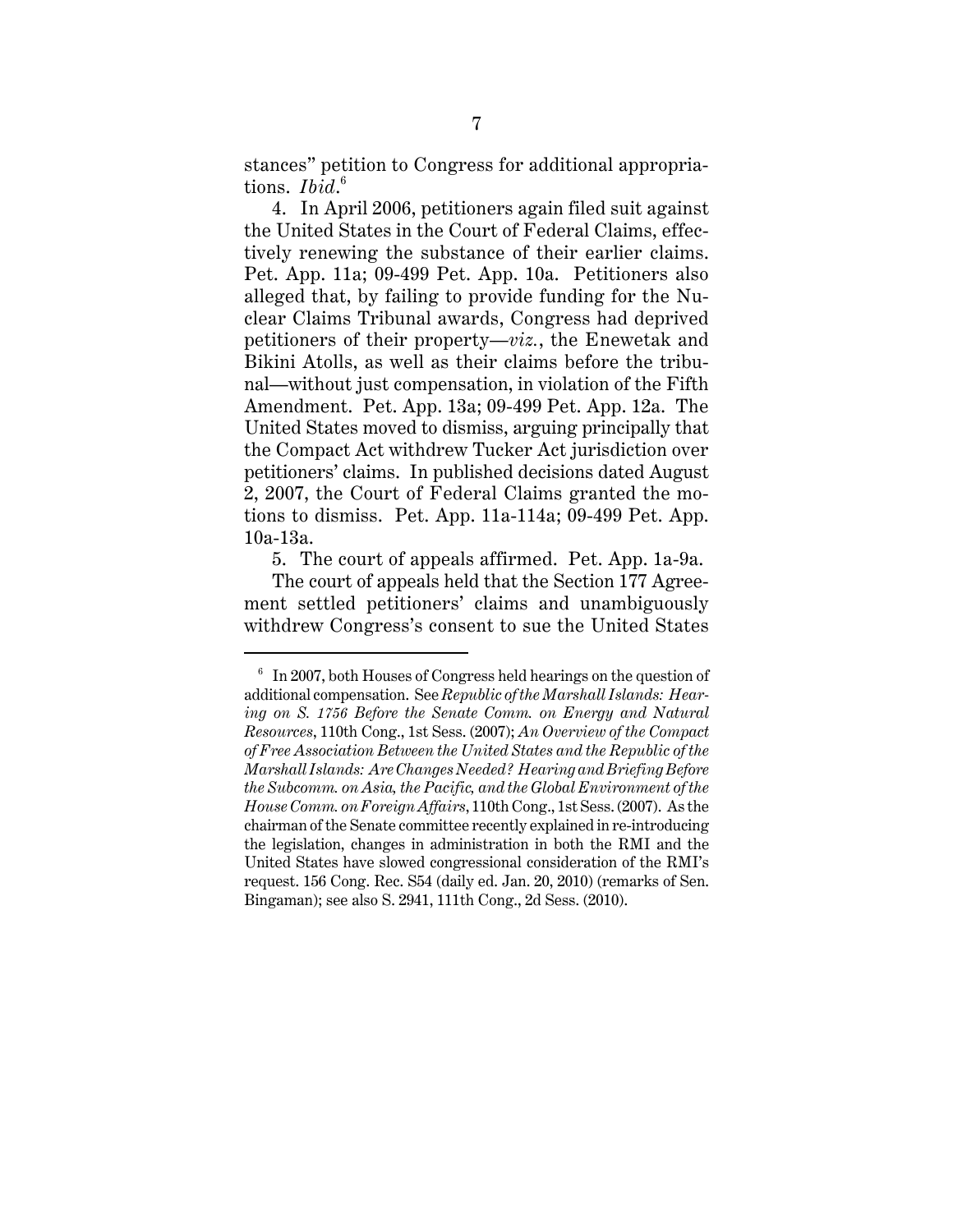concerning those claims. Pet. App. 7a-8a. Because "[t]he language of the Section 177 Agreement presents no ambiguities whatsoever," the court held, there was no occasion to resolve any ambiguities to avoid constitutional questions. *Id.* at 8a.

The court also noted that petitioners challenged the validity of the Government of the Marshall Islands' espousal and settlement of its citizens' claims. The court held that the challenge to the RMI's capacity to enter into agreements with the United States presented a nonjusticiable political question. Pet. App. 9a (citing *United States* v. *Pink*, 315 U.S. 203, 229 (1942)).

6. Petitioners sought rehearing en banc, which the court denied without recorded dissent. Pet. App. 115a-116a.

#### **ARGUMENT**

The decision of the court of appeals is correct and does not conflict with any precedent of this Court or another court of appeals. The United States and the Marshall Islands settled all claims including the takings claims, and as part of that settlement agreed to preclude further review of those claims in any federal court. The Federal Circuit's application of the straightforward and unambiguous text of the relevant statutory provisions does not warrant further review. And to the extent that petitioners challenge the premise that the Compact settled the claims, they rest on the clearly unavailing theory that Congress and the President could not constitutionally recognize that the Government of the Marshall Islands had the capacity to do so, despite its undertaking to the United States.

1. The court of appeals correctly held that the Compact Act unambiguously withdrew Tucker Act jurisdic-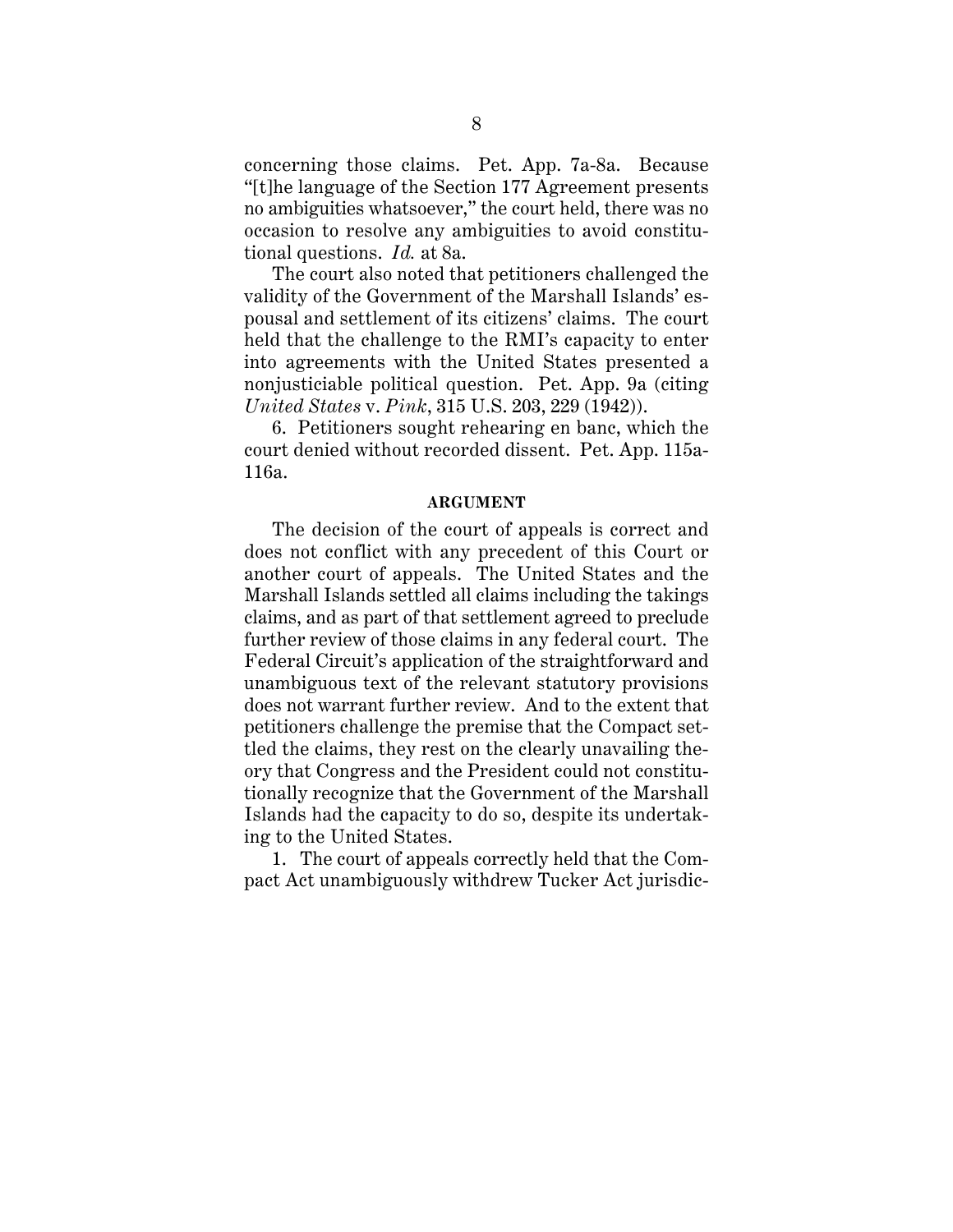tion with respect to petitioners' takings claims. That holding does not conflict with any decision of another court of appeals. See *Antolok* v. *United States*, 873 F.2d 369, 375 (D.C. Cir. 1989) ("[In the Compact Act,] Congress could hardly have spoken more explicitly in stripping jurisdiction."). Nor does it conflict with any interpretive principle set out in the decisions of this Court on which petitioners rely: when a statute is unambiguous, the doctrine of constitutional avoidance plays no role in its interpretation. Petitioners insist that there is ambiguity where there is none and the court of appeals discerned none. Petitioners' disagreement with how the courts below read the Section 177 Agreement simply does not warrant further review.

a. As the court of appeals emphasized (Pet. App. 7a), Article X of the Section 177 Agreement, which is entitled "Full Settlement of All Claims," states that the Agreement

constitutes the full settlement of all claims, past, present and future, of the Government, citizens and nationals of the Marshall Islands which are based upon, arise out of, or are in any way related to the Nuclear Testing Program, and which are against the United States, \* \* \* including any of those claims which may be pending or which may be filed in any court or other judicial or administrative forum, including \* \* \* the courts of the United States and its political subdivisions.

Pet. App. 276a-277a. Article XII, entitled "United States Courts," then states:

All claims described in Articles X and XI of this Agreement shall be terminated. No court of the United States shall have jurisdiction to entertain such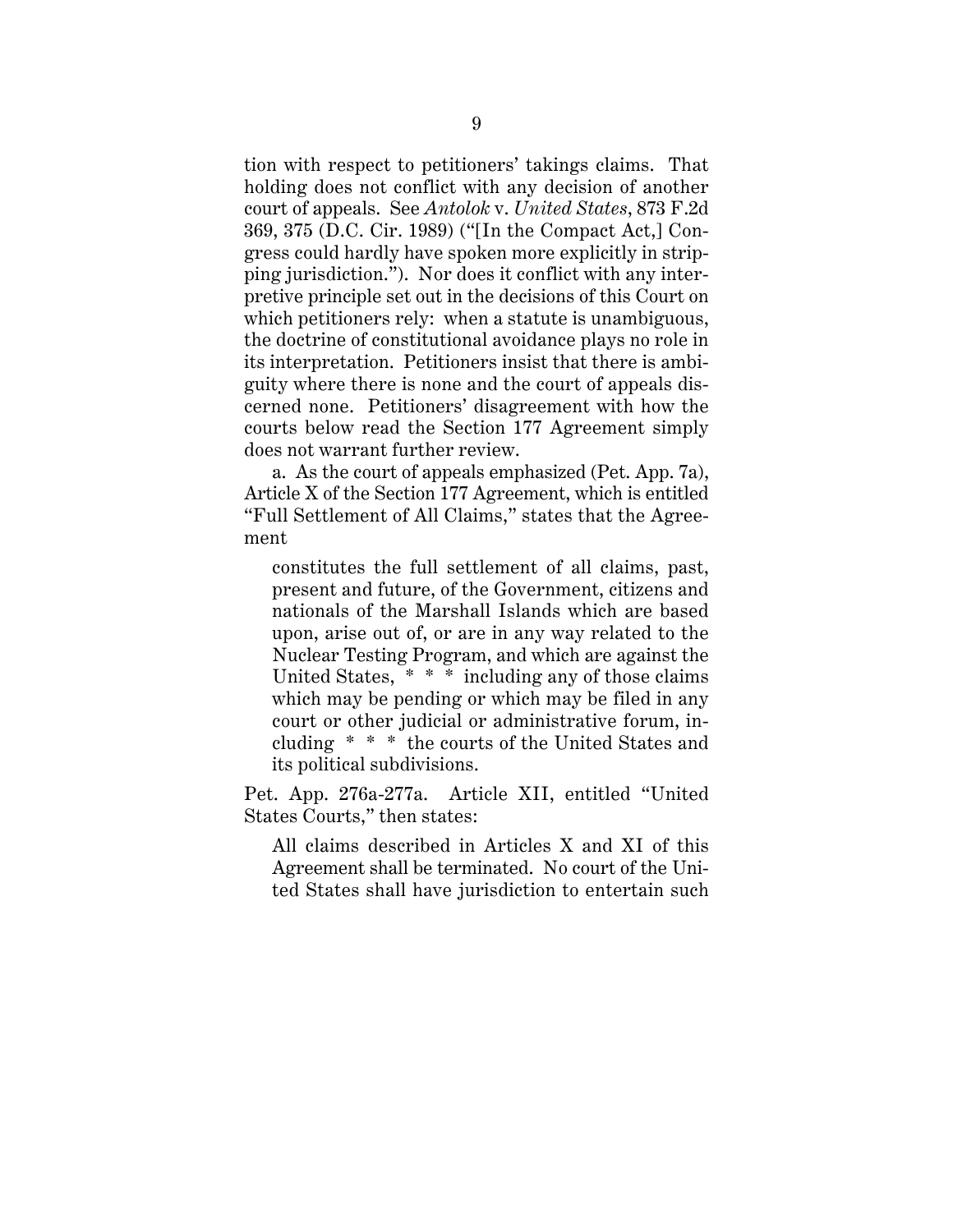claims, and any such claims pending in the courts of the United States shall be dismissed.

*Id*. at 278a.

Congress reiterated its purpose to withdraw jurisdiction in Title I of the Compact Act, which, *inter alia*, sets forth the legal and policy positions of the United States regarding the Compact. Specifically, Section  $103(g)(1)$ of the Compact Act states that "[i]t is the intention of the Congress" that Section 177 of the Compact and the Section 177 Agreement "constitute a full and final settlement of all claims described in Articles X and XI of the Section 177 Agreement, and that any such claims be terminated and barred except insofar as provided for in the Section 177 Agreement." 48 U.S.C. 1903(g)(1) (Pet. App. 144a).

b. Petitioners contend that, pursuant to the doctrine of constitutional avoidance, the Federal Circuit should have interpreted the Compact Act as merely requiring exhaustion of procedures before the Claims Tribunal established by the RMI as a precondition to the subsequent filing of a Tucker Act claim against the United States. See 09-499 Pet. 9-10. But in the face of such unambiguous statutory language, petitioners' reliance on the doctrine of constitutional avoidance is altogether unavailing. The court of appeals acknowledged that constitutional avoidance must be considered in resolving statutory ambiguities, Pet. App. 8a, but it saw no ambiguity in the congressional command that "[n]o court of the United States shall have jurisdiction to entertain such claims." And as this Court has often held, where there is no ambiguity, there is no basis for an alternative construction for the purpose of avoiding an asserted constitutional claim. See*, e.g., Department of HUD* v. *Rucker*, 535 U.S. 125, 134-135 (2002); *Miller* v. *French*,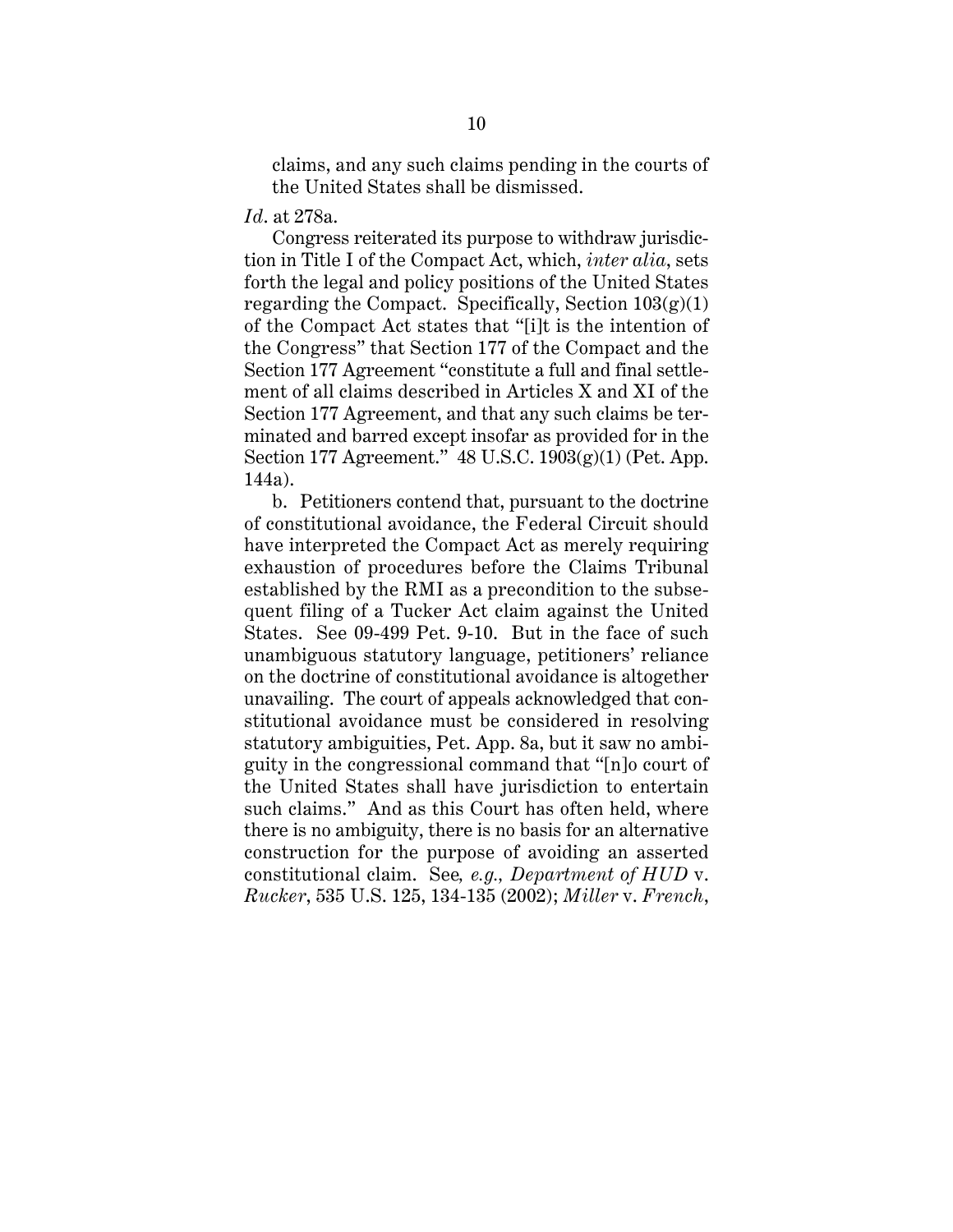530 U.S. 327, 341 (2000); see also *Hawaii* v. *Office of Hawaiian Affairs*, 129 S. Ct. 1436, 1445 (2009) (describing the canon of constitutional avoidance as "a tool for choosing between competing *plausible* interpretations of a statutory text") (emphasis added; citation omitted). Petitioners offer no plausible reading that would allow them to maintain their claims.

First, there is no merit to petitioners' contention (Pet. 19; 09-499 Pet. 11) that claims alleging that the United States is liable for a shortfall in compensation paid by the RMI's Claims Tribunal are not "based upon, aris[ing] out of, or  $* * *$  in any way related to" the nuclear testing program conducted in the Marshall Islands. By definition, any claim brought in the Claims Tribunal must meet that same definition, Section 177 Agreement Art. IV, § 1(a) (Pet. App. 271a), and petitioners indisputably sought compensation for the United States' use of Bikini and Enewetak Atolls during the nuclear testing program. Even if petitioners' only contention in this Court were that the United States had taken, without just compensation, the claims they pursued in the Claims Tribunal, that contention still would necessarily "relate[] to" the nuclear testing program. Indeed, petitioners themselves characterize their claim as seeking to recover a "shortfall" in compensation for their underlying claims arising from the nuclear testing program. 09-499 Pet. 8; see *id.* at 9-10.

Second, the Compact Act is not rendered ambiguous by the mere fact that it does not mention the Tucker Act, 28 U.S.C. 1491(a)(1). See 09-499 Pet. 12-14. The Section 177 Agreement does not need to specifically mention a suit against the United States in the Court of Federal Claims, because it specifies that "[*n*]*o court of the United States* shall have jurisdiction to entertain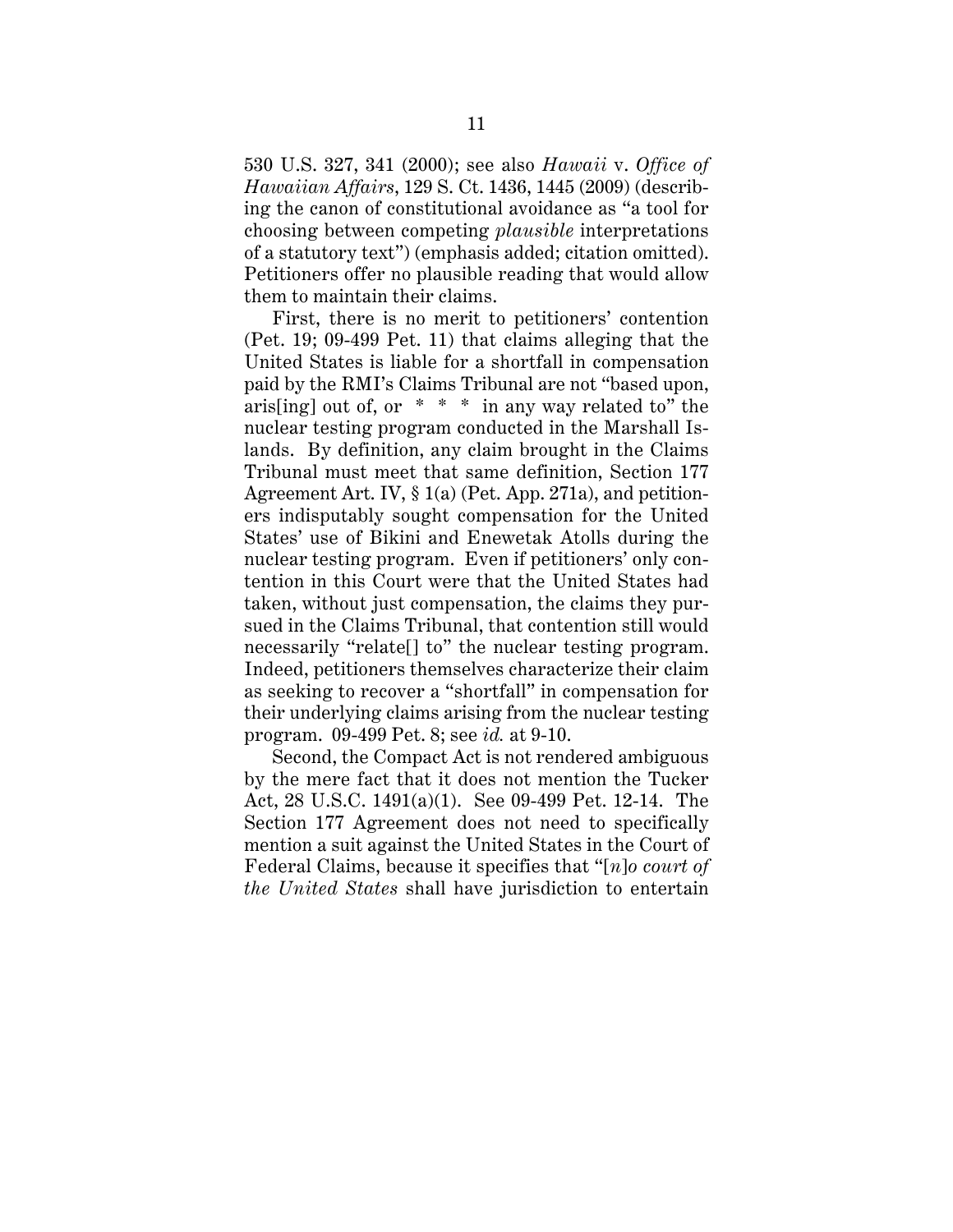such claims." Section 177 Agreement Art. XII (Pet. App. 278a) (emphasis added). Nothing in the cases petitioners cite requires a different rule: those cases dealt with general provisions imposing funding caps, limiting "review," and forfeiting "compensation," but *not* purporting to withdraw jurisdiction from any court, including Tucker Act jurisdiction. See *Regional Rail Reorg. Act Cases*, 419 U.S. 102, 127-129 (1974); *Ruckelshaus* v. *Monsanto Co.*, 467 U.S. 986, 1018 (1984); *Preseault* v. *ICC*, 494 U.S. 1, 12-13 (1990); *Glosemeyer* v. *Missouri-Kan.-Tex. R.R.*, 879 F.2d 316, 324-325 (8th Cir. 1989), cert. denied, 494 U.S. 1003 (1990); *Neely* v. *United States*, 546 F.2d 1059, 1064 (3d Cir. 1976). Here, by contrast, there is just such a withdrawal of jurisdiction; there is no need to specify that "[n]o court" includes the Court of Federal Claims. Cf., *e.g.*, *United States* v. *Clintwood Elkhorn Mining Co.*, 128 S. Ct. 1511, 1516, 1518 (2008) (explaining that "the language of the relevant statutes," which provides that '[*n*]*o suit* . . . shall be maintained in *any court* for the recovery of'" specified unlawful taxes unless certain procedures are followed, "emphatically covers" constitutional claims brought under the Tucker Act).<sup>7</sup>

<sup>&</sup>lt;sup>7</sup> *INS v. St. Cyr*, 533 U.S. 289 (2001), is of no help to petitioners here. In that case, this Court held that an immigration statute providing that "no court shall have jurisdiction to review" certain alien removal orders did not withdraw pre-existing habeas corpus jurisdiction in deportation cases. *Id*. at 311-312. The basis for the Court's holding, however, was evidence of "historically distinct meanings" given to judicial "review" and "habeas corpus" proceedings in the immigration context. *Ibid*. Here, by contrast, there is no such ambiguous term in the Section 177 Agreement's command that "[n]o court of the United States shall have jurisdiction to *entertain* such claims." Section 177 Agreement Art. XII (Pet. App. 278a) (emphasis added).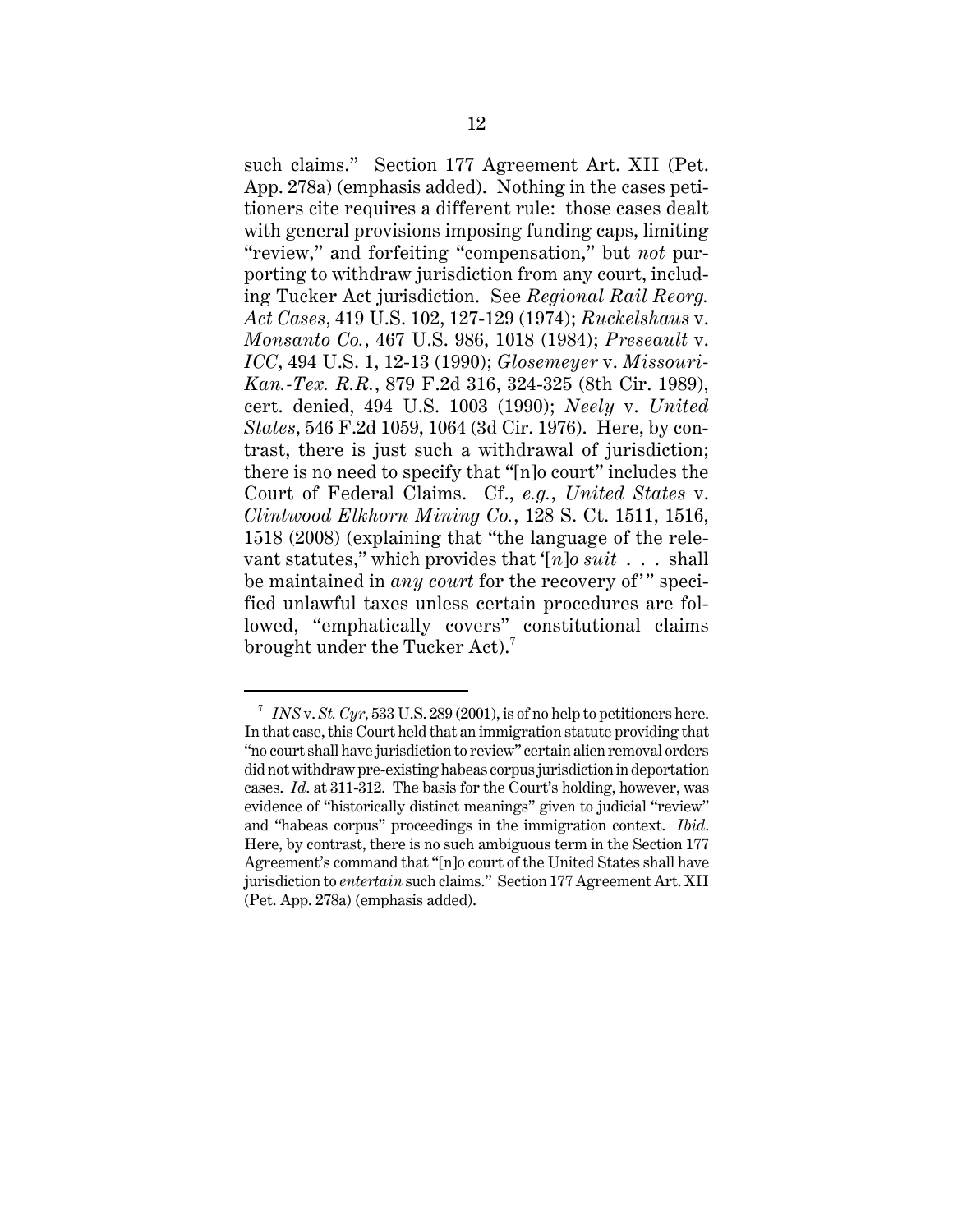Nor could Article XII "co-exist[]" with the Tucker Act, 07-499 Pet. 12 (citation omitted), without losing all meaning. Article XII prescribes that "[n]o court of the United States shall have jurisdiction to entertain such claims"; petitioners urge that the Court of Federal Claims *should* have jurisdiction to entertain such claims. Those positions are irreconcilable. In *Monsanto*, for instance, the statute that allegedly ousted Tucker Act jurisdiction could readily be interpreted as an exhaustion provision rather than a bar, see 467 U.S. at 1018, and thus to coexist with Tucker Act jurisdiction. Here, by contrast, reading Article XII to impose only an exhaustion requirement would undo the finality of the "full and final settlement" ratified by Congress.

The implausibility of petitioners' reading is made all the clearer by the role of the RMI's Claims Tribunal under the Compact and the Section 177 Agreement. Congress did not create the Claims Tribunal or agree to pay its awards in full. To the contrary, the Claims Tribunal was created by act of the Nitijela—the legislative body of the RMI—"[i]n furtherance of the desire of the Government of the Marshall Islands to provide an additional long- term means for compensating claims resulting from the Nuclear Testing Program." Section 177 Agreement Art. IV (Pet. App. 270a-271a); see Pet. App. 52a. Claims Tribunal awards are to be paid by the RMI from a fund established from a portion of the \$150 million settlement proceeds. Section 177 Agreement Art. II, § 6(c) (Pet. App. 267a). The United States does not participate in those proceedings, which are internal to the RMI; indeed, the tribunal has "no jurisdiction over the United States \* \* \* with respect to claims of the Government, citizens or nationals of the Marshall Islands arising out of the Nuclear Testing Program."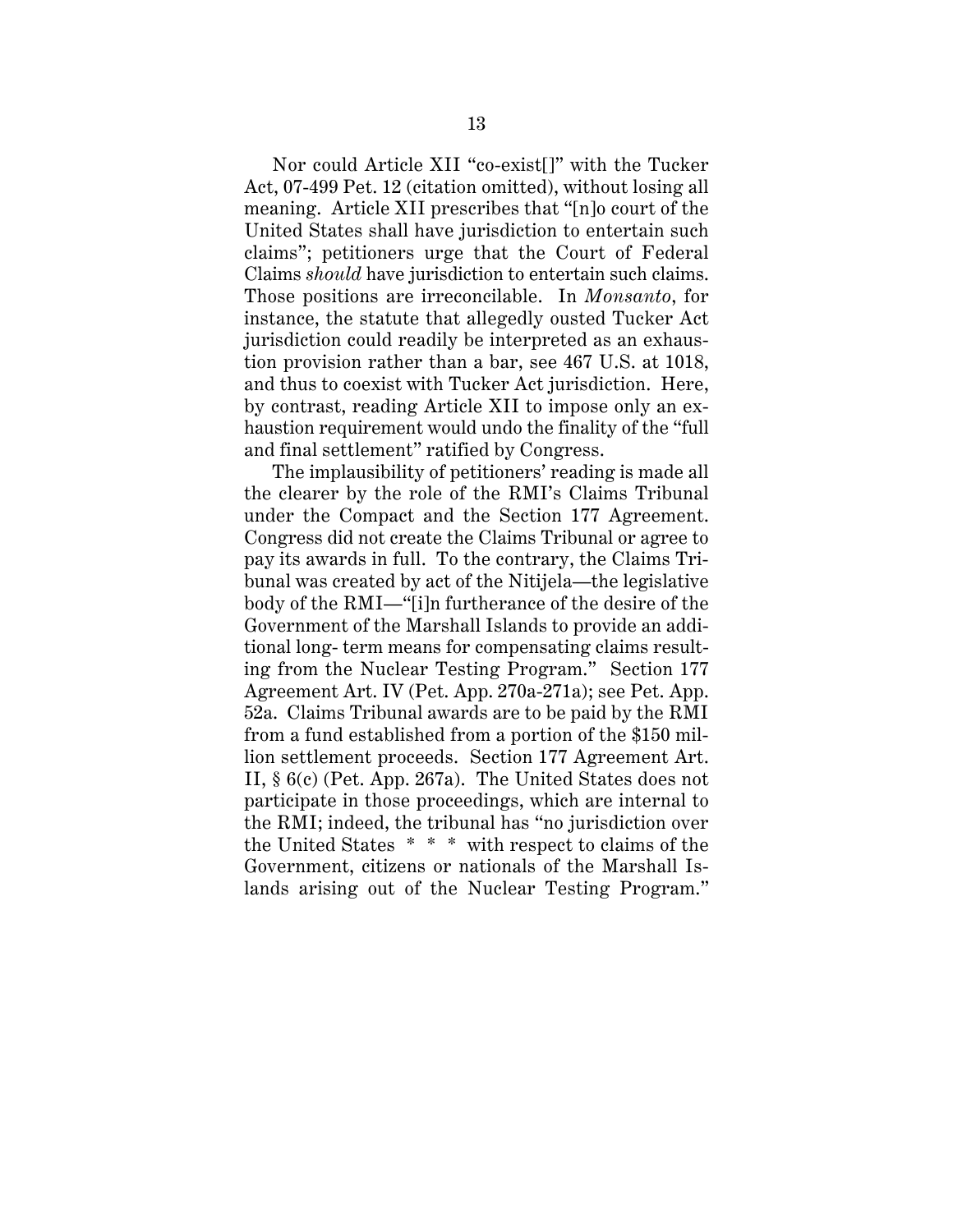*Id.* Art. IV, § 1(a) (Pet. App. 271a). The role of the Claims Tribunal is therefore akin to that of the Foreign Claims Settlement Commission in the United States, which considers claims of the United States citizens to facilitate the pro rata distribution of funds the United States might received in a lump-sum settlement with a foreign government. See *Dames & Moore* v. *Regan*, 453 U.S. 654, 680-681 (1981). The RMI's Claims Tribunal therefore cannot plausibly be regarded as a forum for exhausting claims against the United States, as simply one step before a return to the Court of Federal Claims for a suit under the Tucker Act.

The Compact, the Compact Act, and the Section 177 Agreement cannot be read to give the tribunal the task of adjudicating monetary liability on the part of the United States. The United States "fulfill[ed] \* \* \* its obligations under Section 177 of the Compact" by paying the \$150 million settlement amount to the Marshall Islands. *Id.* Art. I, § 1 (Pet. App. 262a). Petitioners make no allegation that the United States failed to fund the Claims Tribunal as it agreed to do.

c. Of course, legislative history could not detract from the plain language of Article XII, but in any event petitioners are incorrect in their contention that "nothing in the legislative history of Section 177 evidences Congress's intent affirmatively to prevent a Tucker Act claim as a constitutional backstop to the Tribunal process." 09-499 Pet. 14. In approving the Compact Act in 1985, the House Committee on Foreign Affairs explained in relevant part:

A number of lawsuits have been lodged against the United States Government by individuals from various islands in the Marshalls, seeking approximately \$5 billion in damages stemming from our nu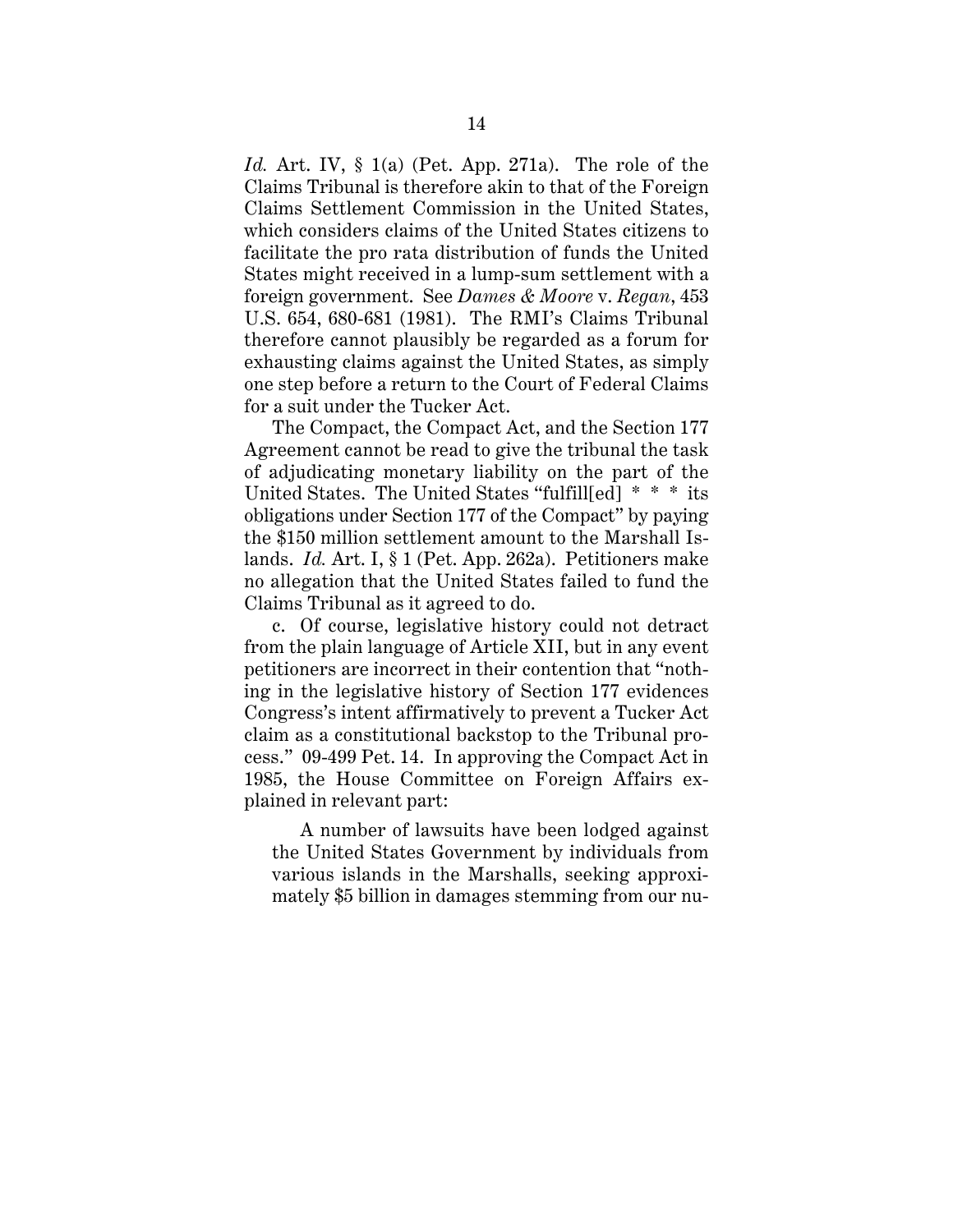clear weapons testing program. With the exception of the Bikini rehabilitation lawsuit, none of these suits have been resolved yet.

Section 177 of the compact provides for a *comprehensive settlement* of *all of these lawsuits* and *any future claims against the United States*. Under the terms of this provision, the United States Government will provide the Government of the Marshall Islands with a \$150 million trust fund as just, adequate, and *full settlement of all claims against the United States* and its agents in regard to the Marshall Islands and its citizens resulting from the nuclear weapons testing program. The Government of the Marshall Islands will espouse and settle these claims *and foreclose all further adjudication of them in the courts of the United States*.

H.R. Rep. No. 188, 99th Cong., 1st Sess., Pt. 1, at 8 (1985) (emphasis added). Thus, Congress was well aware when it provided that "any such claims pending in the courts of the United States shall be dismissed," Section 177 Agreement Art. XII (Pet. App. 278a), that it was directing the dismissal of claims under the Tucker Act. See p. 5, *supra.*

2. Petitioners are likewise incorrect in their contention that the court of appeals erroneously rejected their constitutional arguments. Indeed, the court of appeals did not need to discuss those constitutional arguments at any length at all, because of the unique fact that separates this case from all of those petitioners cite: petitioners' claims were settled. Indeed, the jurisdictional provision that controls this case was a part of the settlement agreement. By contrast, every case petitioners cite involved *live* takings claims.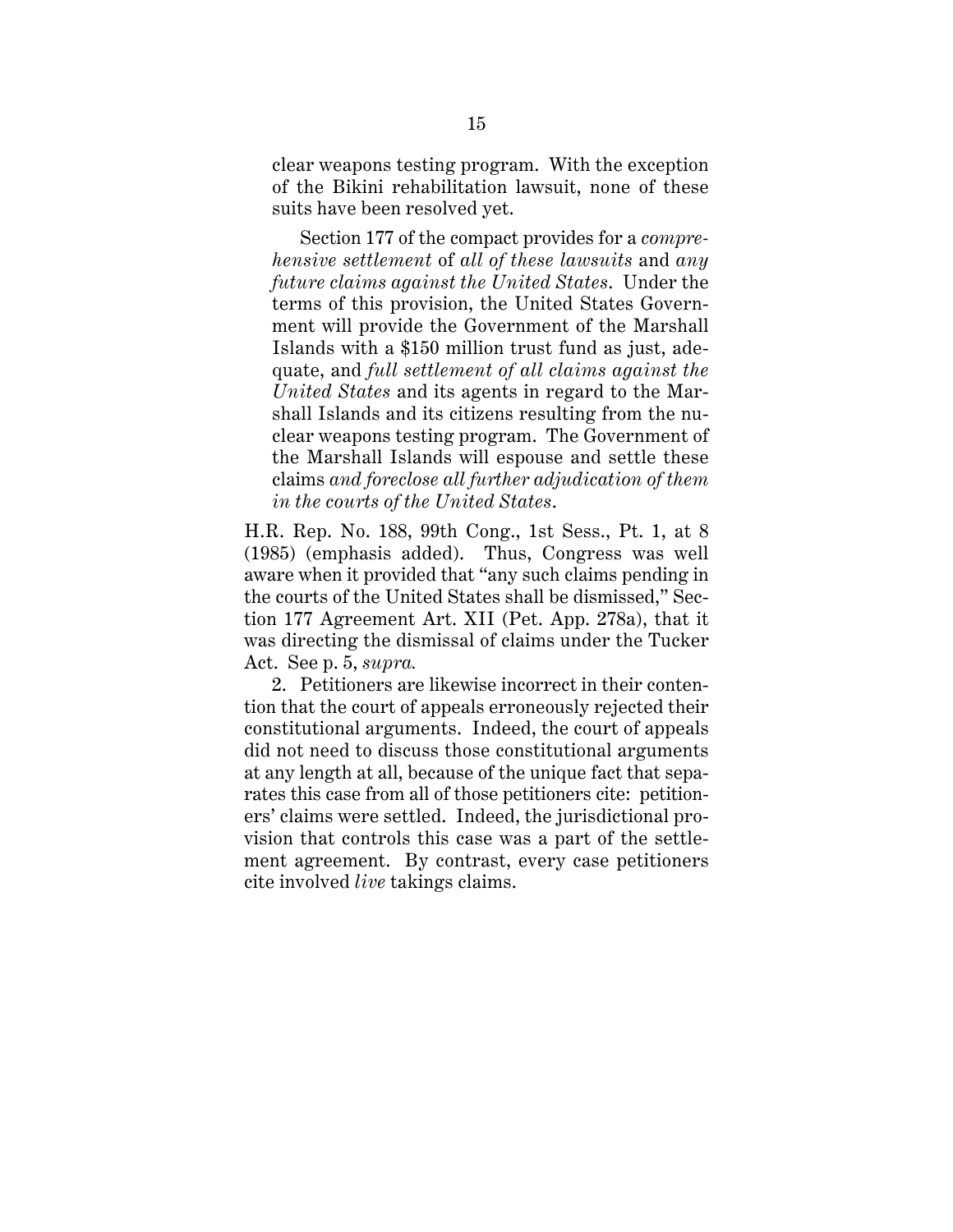Thus, before this Court could even reach the constitutional claims petitioners press here, it would have to agree with petitioners on the threshold argument that the RMI did not validly espouse and settle its citizens' claims. See Pet. 22-24; 09-499 Pet. 19. Even if this Court's precedents permitted judicial review of that question (which they do not, as the court of appeals correctly recognized), petitioners' arguments about the RMI's capacity to carry out its commitment in the Compact and the Section 177 Agreement are not well taken. No further review of those issues is warranted.

a. The Compact recognizes the self-determination of the Marshallese people. See Compact preamble, 99 Stat. 1800 (Pet. App. 181a). Indeed, before the Compact was ever presented to Congress, the Marshallese people had considered it and approved it by plebiscite. At the time Congress acted, therefore, the people of the Marshall Islands had formed a body politic that was capable of treating with the United States. The Compact is phrased in just such terms. *Ibid.*<sup>8</sup> Moreover, the Compact's Section 177 Agreement, which effected the espousal, was negotiated and executed by Marshall Islands representatives on behalf of their government, and countersigned by a United States Ambassador appointed by President Reagan. See Section 177 Agreement, Hein's No. KAV 4575, at xviii; see also Pet. App.

<sup>8</sup> It has long been recognized that Trust Territory inhabitants were not United States citizens, and that the Trust Territory was not part of the sovereign territory of the United States. See *Porter* v. *United States*, 496 F.2d 583, 587-590 & n.4 (Ct. Cl. 1974), cert. denied, 420 U.S. 1004 (1975); see also Trusteeship Agreement Art. 11(1), 61 Stat. 3304, 8 U.N.T.S. 196 (Pet. App. 287a) (the United States "shall take the necessary steps to provide the status of citizenship *of the trust territory* for the inhabitants of the trust territory") (emphasis added).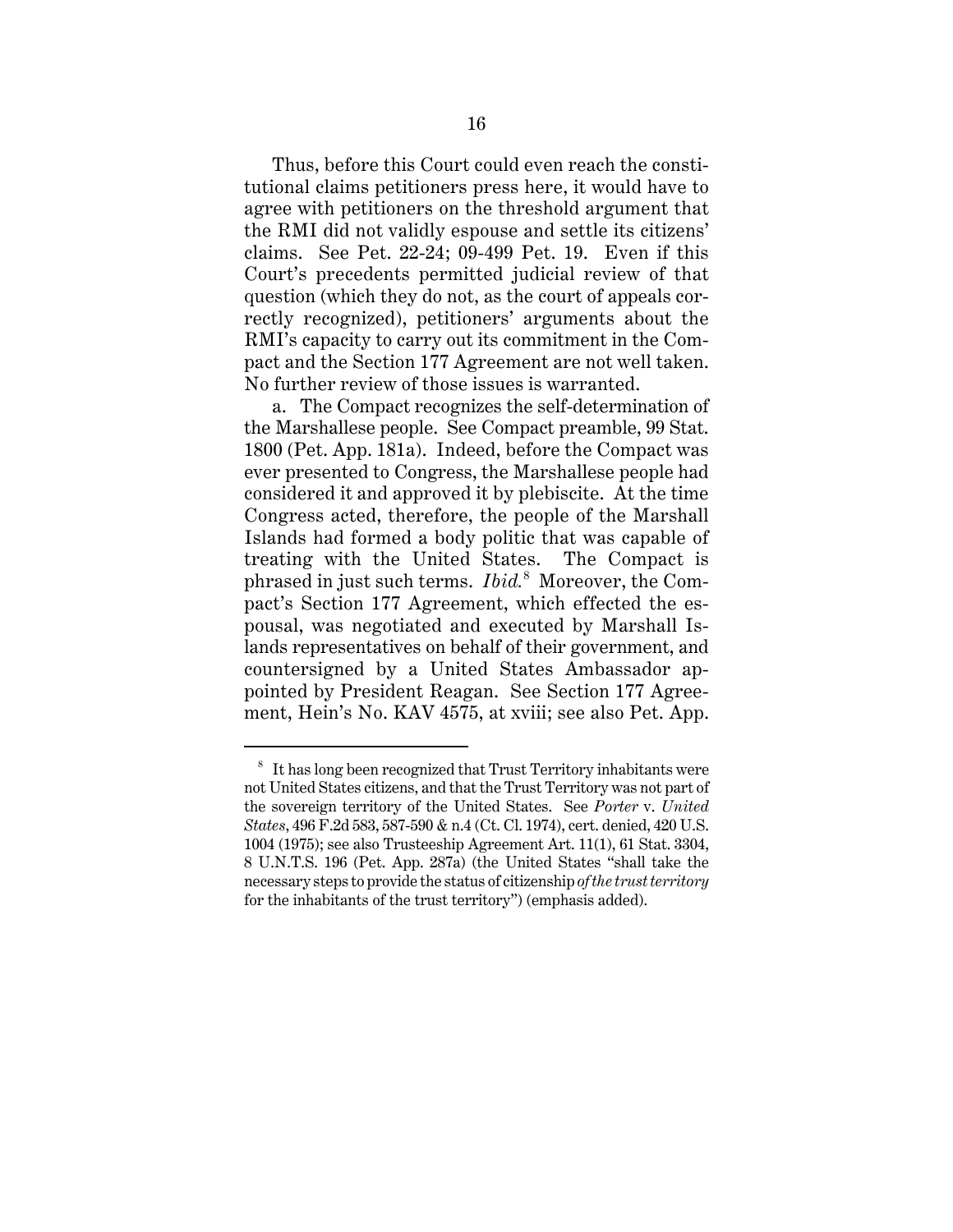248a; Arthur J. Armstrong & Howard L. Hills, *The Negotiations for the Future Political Status of Micronesia (1980-1984)*, 78 Am. J. Int'l L. 484 (1984). And the principle that one sovereign may espouse and settle claims by its nationals against another sovereign is well established, as petitioners acknowledge. Pet. 24 n.8; *Dames & Moore*, 453 U.S. at 679 (agreements between nations "settling the claims of their respective nationals" are ""established international practice"") (quoting Louis Henkin, *Foreign Affairs and the Constitution* 262 (1972)).

In entering into the Compact and the Section 177 Agreement, the political Branches necessarily agreed that the Government of the Marshall Islands possessed the authority to espouse and settle the claims of its nationals. See Compact § 471(a), 99 Stat. 1834 (Pet. App. 246a) ("The Government of the United States and the Government[] of the Marshall Islands \* \* \* agree that they have full authority under their respective Constitutions to enter into this Compact and its related agreements and to fulfill all of their respective responsibilities in accordance with the terms of this Compact and its related agreements."). That determination is not subject to the sort of judicial second-guessing that petitioners invite.<sup>9</sup>

 $9\textdegree$  The Bikini petitioners contend, for instance, that the Government of the Marshall Islands lacked capacity to espouse and settle their claims without *their* express participation. 09-499 Pet. 19. The legal basis for that assertion is unclear, and indeed, the Bikini petitioners disavowed any such argument in the court of appeals. See 2007-5175 Pet. C.A. Reply Br. 19 ("[T]he government \* \* \* insist[s] that the Bikinians' claim is a challenge to the United States' recognition of the Marshall Islands government and the purported espousal of the Bikinians' claim. *But the Bikinians are making no such argument*.") (emphasis added; citation omitted). In any event, the people of the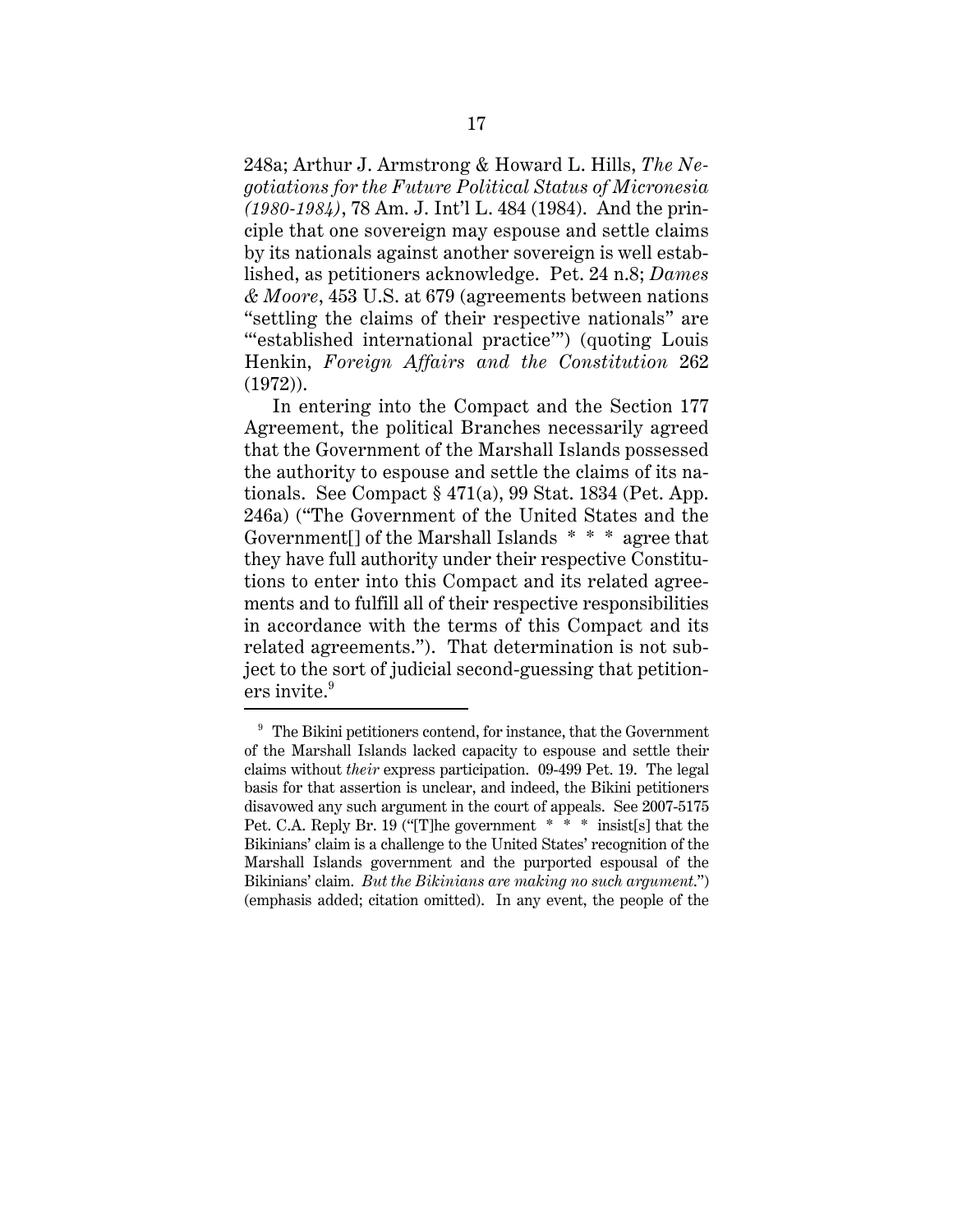Because petitioners challenge the very capacity of the United States' compacting partner to carry out the Compact, their challenge is not justiciable. Such a challenge goes far beyond the traditional judicial function of *interpreting* a treaty, as in the cases petitioners cite (Pet. 29). Rather, petitioners' argument amounts to a "disapproval or non-recognition" of not only the espousal, but also the United States' agreement to recognize the Government of the Marshall Islands as having the capacity to espouse and settle claims of its citizens. *United States* v. *Pink*, 315 U.S. 203, 232 (1942). As the court of appeals observed, these types of recognition, political, and policy questions are excluded from judicial review. See *id.* at 229-232 ("Objections to the underlying policy as well as objections to recognition are to be addressed to the political department and not to the courts.") (citing *United States* v. *Belmont*, 301 U.S. 324,  $330-331$  (1937)).<sup>10</sup>

Similarly, in *Doe* v. *Braden*, 57 U.S. (16 How.) 635 (1854), this Court upheld and applied a provision of the 1819 treaty of cession (and an attached declaration) expressly invalidating several grants that the King of Spain had made, while the treaty negotiations were underway, of lands later ceded by the treaty. Although the

Marshall Islands themselves approved by plebiscite the Compact provision authorizing the settlement of "all such claims."

 $10$  In  $Pink$ , this Court held the political question doctrine barred judicial review of the claims of foreign creditors who challenged the Soviet Government's nationalization of Russian property, an act that "the United States by its policy of recognition agreed no longer to question." 315 U.S. at 231. So too here: petitioners challenge the Government of the Marshall Islands' espousal, reflected in the Compact and the Section 177 Agreement, an act that the United States, under its policy of recognition, likewise acknowledged and accepted.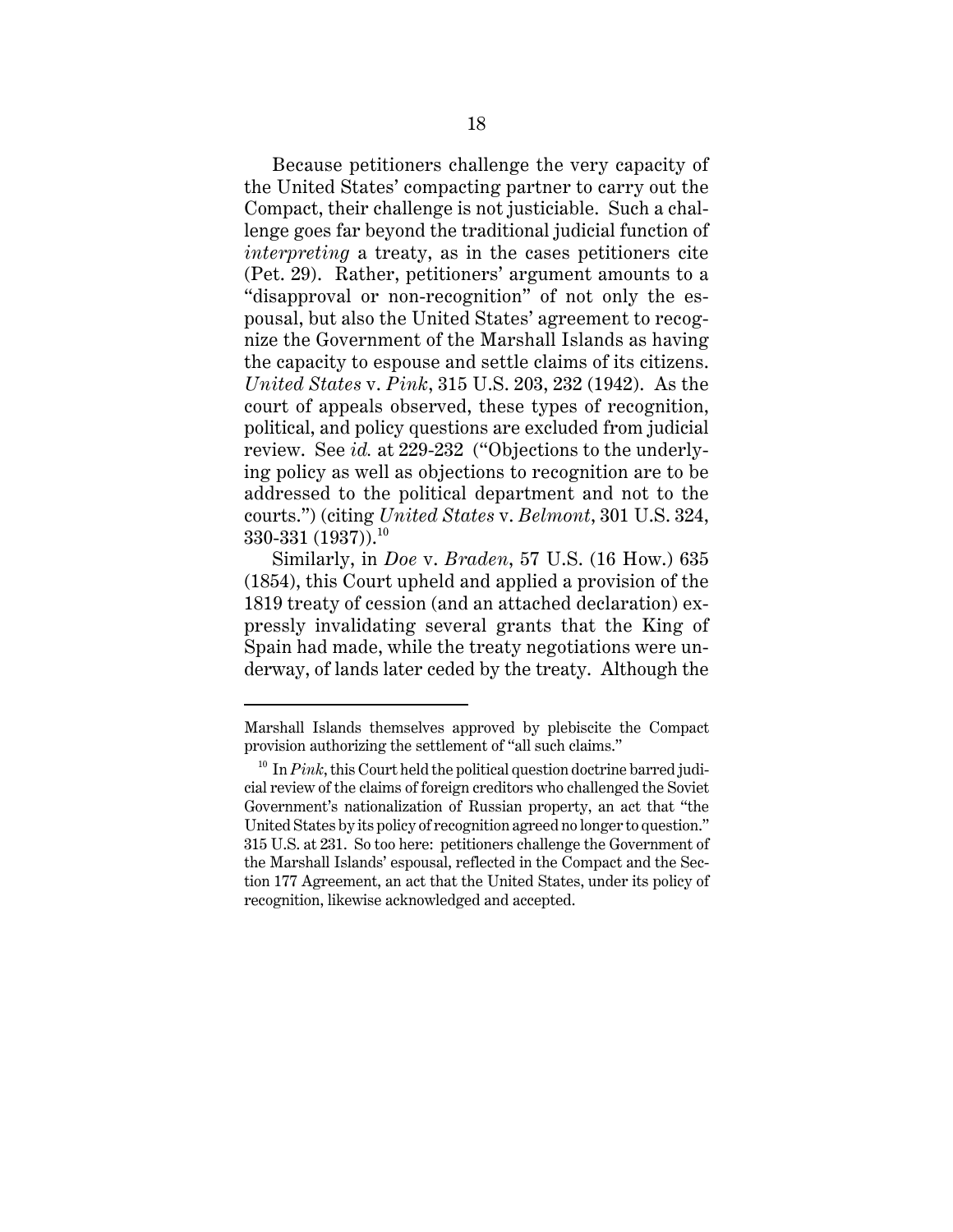Spanish grantees' successors contended that the King lacked power to agree to extinguish their rights in that manner, this Court explained that it would not second-guess the political Branches' exercise of the powers to recognize nations and make treaties, and thus would not examine the competence of the United States' treaty partner to make the agreement. *Id.* at 657-658.

b. Petitioners assert that a different rule should apply here, on the theory that before it entered into the Compact, the Marshall Islands lacked the capacity to espouse their claims because it was not a sovereign government but, rather, was under the United States' authority and control. Pet.  $23-27$ ; 09-499 Pet.  $19$ .<sup>11</sup> That contention is at odds with the Compact itself, which explains that the Marshall Islands negotiated and entered into the Compact to establish a "government-to-government relationship[]" with the United States. Compact preamble, 99 Stat. 1800 (Pet. App. 181a).

The Marshall Islands had adopted a constitution and negotiated a compact of free association, and the United Nations Trusteeship Council had approved the termination of its trusteeship status. Proclamation No. 5564, 51 Fed. Reg. 40,399 (1986); T.C. Res. 2183, U.N. Doc.  $T/RES/2183$  (May 28, 1986).<sup>12</sup> Thus, petitioners would have to establish that a trust territory in that position may not, in negotiating the compact by which it leaves trust-territory status, espouse the claims of its citizens as any other sovereign can, even though the espousal

 $11$  Indeed, the Enewetak petitioners concede that if the Government of the Marshall Islands was a sovereign government for these purposes, it could espouse and settle its citizens' claims against another sovereign. Pet. 24 n.8.

 $12$  The Security Council later ratified the Trusteeship Council's recommendation. S.C. Res. 683, U.N. Doc. S/RES/683 (Dec. 22, 1990).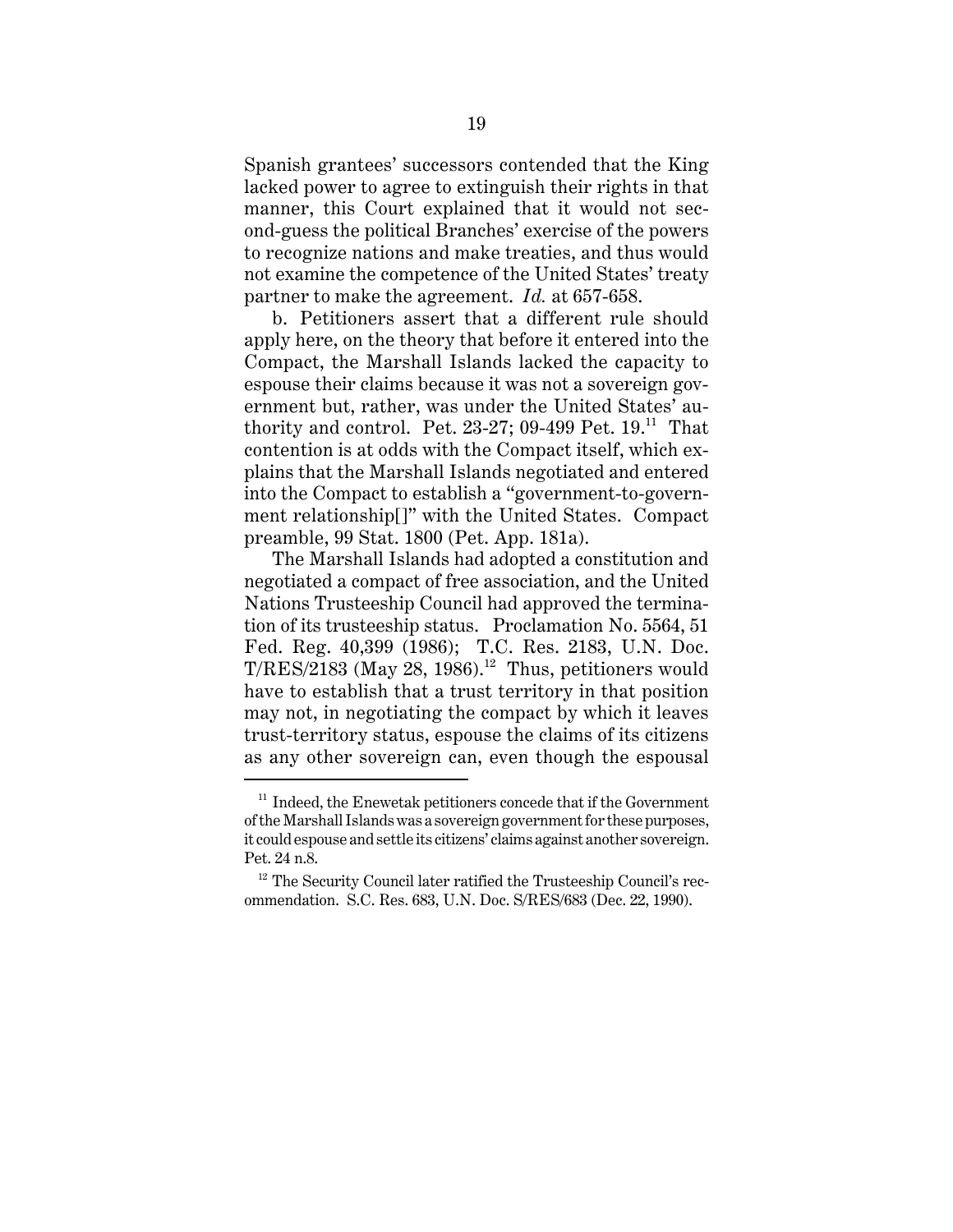takes effect only once the compact itself becomes effective, the former territory is confirmed as "self-governing" with "the capacity to conduct foreign affairs," Compact §§ 111, 121(a), 99 Stat. 1801, and the United States formally recognizes the nation's new status, see Proclamation No. 5564, 51 Fed. Reg. at 40,400. Petitioners cite nothing to support their contention that the Constitution prohibits the political Branches from recognizing an espousal and settlement of claims in those circumstances—and accepting that contention would greatly undermine the ability of the United States to provide for the full independence of a trust territory through a process of negotiation with the representatives of the duly constituted government of that territory.

In any event, petitioners offer no reason why this Court's review would be warranted to consider the status of the Marshall Islands before the 1986 Compact. That question lacks recurring significance. Indeed, there are no more United States trusteeships; the last remaining United States trust territory, Palau, became independent in 1994. Proclamation No. 6726, 59 Fed. Reg. 49,777 (1994).

c. Finally, contrary to petitioners' assertion, the Federal Circuit's decision does not conflict with this Court's decision in *Dames & Moore*. Petitioners seize upon the Court's statement that, "to the extent [Dames & Moore] believes it has suffered an unconstitutional taking by the suspension of the claims, we see no jurisdictional obstacle to an appropriate action in the United States Court of Claims under the Tucker Act." *Dames & Moore*, 453 U.S. at 689-690; see Pet. 28. The Court made that statement, however, in reference to the socalled "treaty exception" to the jurisdiction of the Court of Claims, 28 U.S.C. 1502, not to the political question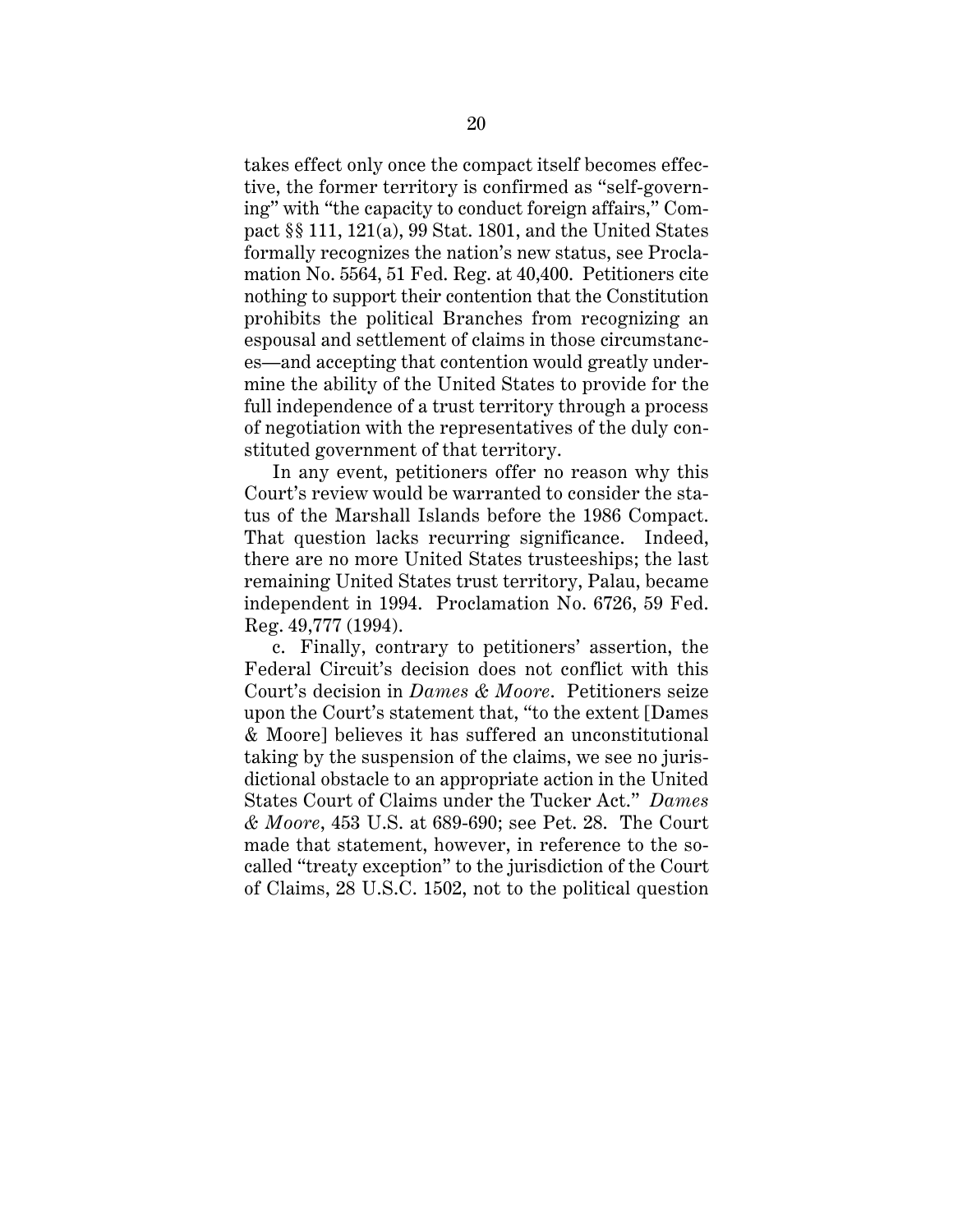doctrine. See *Dames & Moore*, 453 U.S. at 689. Moreover, *Dames & Moore* did not present, as here, an issue respecting a foreign government's capacity to espouse claims, or the United States' recognition of that authority.

3. Petitioners argue that the Federal Circuit's decision conflicts with decisions of this Court and other circuits holding that the Just Compensation Clause is "selfexecuting." In this regard, petitioners maintain that claims for just compensation are self-executing, that they are vested within the jurisdiction of the federal courts by the force of the Just Compensation Clause, and that such jurisdiction is not dependent upon, and cannot be foreclosed by, any congressional enactment. According to petitioners, the Federal Circuit's decision permits Congress to evade its constitutional duty to pay just compensation by holding that Congress may create an exclusive, alternate tribunal to decide just compensation claims, but refuse to pay fully the awards of the alternate forum. Pet. 13-16, 09-499 Pet. 16-21. Petitioners' contention lacks merit and does not warrant further review.

a. The Federal Circuit did not address the scenario petitioners spin out. Rather, the court held that, as part of its ratification of the Compact and settlement of all claims, Congress unambiguously withdrew jurisdiction pursuant to the claims settlement. Pet. App. 6a-8a. Petitioners offer no reason why Congress cannot, within the bounds of the Just Compensation Clause, withdraw Tucker Act jurisdiction over a class of claims that have been fully and finally settled. To the contrary, petitioners acknowledged in the proceedings below that "[w]ithdrawing jurisdiction over claims that have been validly settled and released is perfectly constitutional." 2007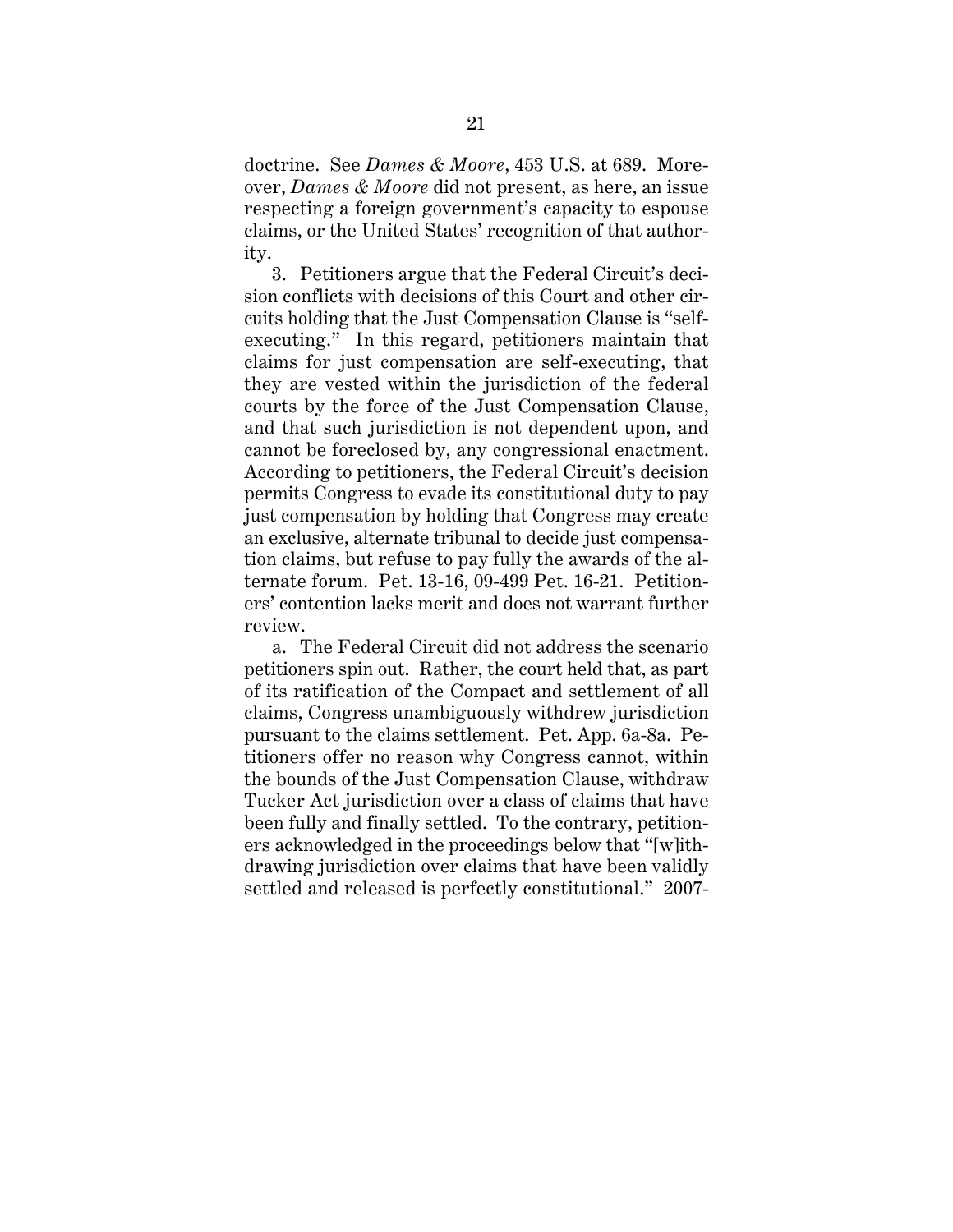5175 C.A. App. A1000-A1002; accord 2007-5176 C.A. App. A428. That concession alone warrants denial of the petitions.

At bottom, the Federal Circuit correctly recognized that this case involves a foreign country that has espoused and settled its nationals' claims in the context of an international compact. The Compact withdraws federal jurisdiction in clear terms and, instead, authorizes the independent government of the RMI to petition Congress for additional relief on behalf of its citizens. The RMI has done so, and its request is pending before Congress, the appropriate interlocutor. See note 6, *supra*.

For those reasons, even if the statutes here were ambiguous, there simply is no substantial constitutional question that would justify imposing a saving construction. Whether or not the Government of the Marshall Islands lacked the capacity to espouse claims, the fact remains that Congress has withdrawn federal jurisdiction based upon its determination that the Compact effected a "full and final settlement." And that settlement involved the provision of a substantial sum of money for a number of purposes, including compensation of those with outstanding claims. This case therefore does not present a situation like that in the *Regional Rail Reorganization Act Cases*, in which the only compensation offered under the challenged statute—*i.e.*, common stock in an "unproved entity" of highly questionable value, perhaps zero (419 U.S. at 137 & n.21)—was coupled with Congress's apparent determination that it would not appropriate any funds "beyond those expressly committed by the Act." *Id.* at 127.

b. Although the question is not presented here, there is no merit to petitioners' assertion that Congress is powerless to withdraw Federal court jurisdiction with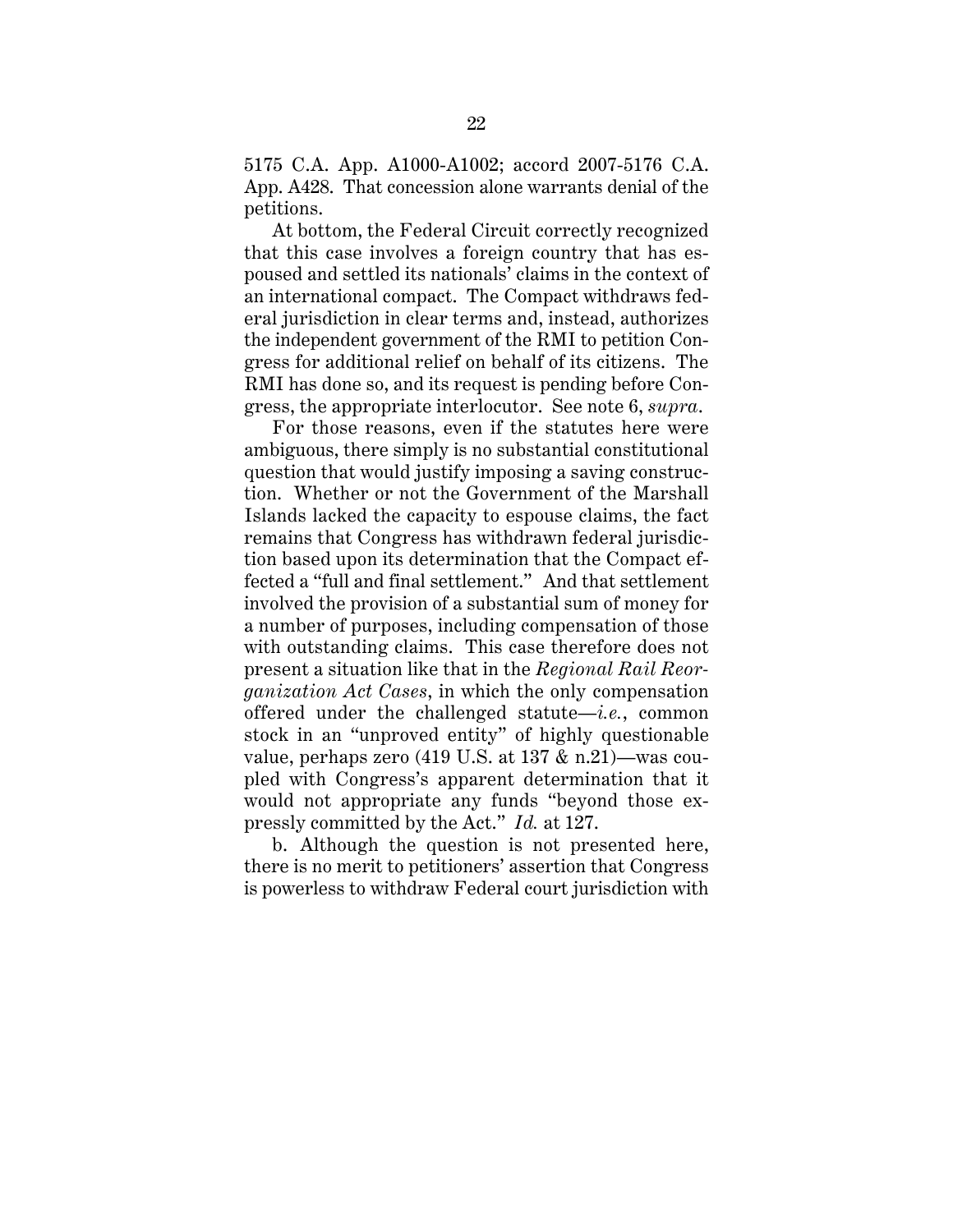respect to suits for just compensation. Petitioners correctly note that the Just Compensation Clause's "selfexecuting" character means that the clause itself provides a substantive right to compensation where the government has taken property. The existence of that substantive right, however, does not prevent Congress from withdrawing its consent to suit in the Tucker Act. Congress may decline to waive the sovereign immunity of the United States, or may withdraw consent to suit that was previously given, even if the underlying claim may be one of constitutional dimension. See *Lynch* v. *United States*, 292 U.S. 571, 581 (1934); *Antolok*, 873 F.2d at  $373\text{-}375.^\text{13}$ 

Had Congress chosen to do so, it could constitutionally have enacted only the withdrawal of consent for petitioners to sue the United States, while otherwise leaving their underlying claims unaffected and making no *advance* legislative provision for their ultimate resolution. It follows that Congress' action here is not rendered unconstitutional by virtue of the facts that the same Act of Congress that withdrew Tucker Act jurisdiction also approved a settlement of the claims and provided for a lump-sum payment of \$150 million for those and other purposes, and that, in the Section 177 Agreement, the Government of the Marshall Islands also un-

 $13$  Prior to the enactment of the Tucker Act in 1887, Congress had not waived the sovereign immunity of the United States with respect to suits for just compensation. See *Langford* v. *United States*, 101 U.S. 341, 343 (1880). Consequently, plaintiffs whose property had allegedly been taken by the Government for public use were constrained to pursue relief directly from Congress or in the courts under alternate legal theories—for example, by seeking possession of the property through a suit for ejectment against a Government official, rather than bringing a suit against the United States itself. *E.g.*, *United States* v. *Lee*, 106 U.S. 196, 218-223 (1882).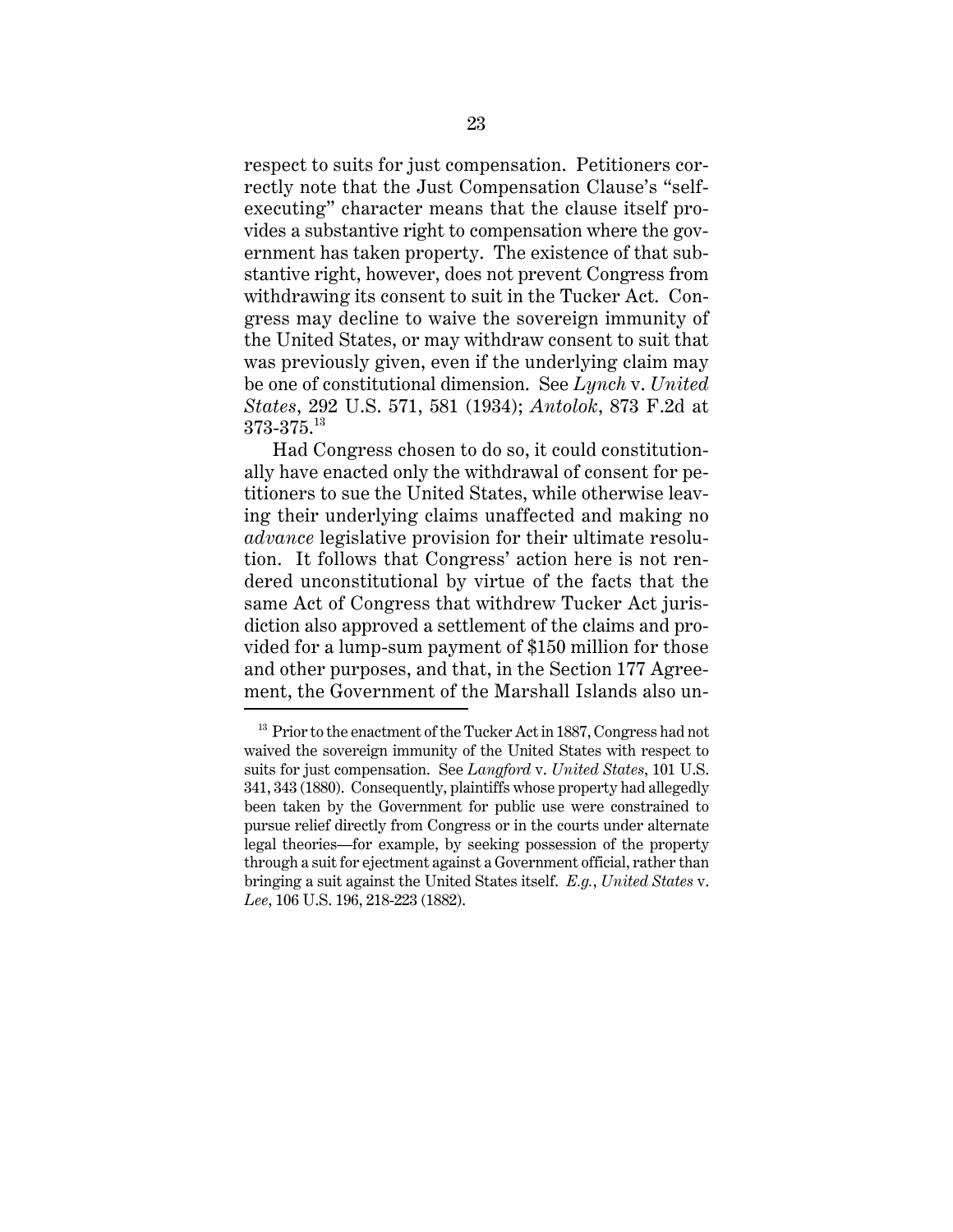dertook to establish its own claims tribunal mechanism to decide the amount of compensation that, in its assessment, should be paid for injuries resulting from the nuclear testing program.

c. There is likewise no merit to the Bikini petitioners' contention (09-499 Pet. 14-21) that the Federal Circuit's decision conflicts with prior decisions holding that a Tucker Act remedy "cannot be defeated by congressional design." In *Battaglia* v. *General Motors Corp.*, 169 F.2d 254 (2d Cir.), cert. denied, 335 U.S. 887 (1948), the Second Circuit did not address a withdrawal by Congress of the consent to sue the United States; rather, the case involved a dispute between private parties to recover overtime pay in accordance with the provisions of the Fair Labor Standards Act of 1938, 29 U.S.C. 201 *et seq.* In *Wisconsin Central Ltd.* v. *Public Service Comm'n*, 95 F.3d 1359 (7th Cir. 1996), a suit seeking declaratory and injunctive relief against rules regarding conditions required for utilities to place transmission facilities across railroad rights-of-way, the Seventh Circuit generally observed that "[t]he just compensation requirement of the Takings Clause places takings in a class by themselves because, unlike other constitutional deprivations, the Takings Clause provides both the cause of action and the remedy." *Id.* at 1368. As in *Battaglia*, the court did not address a withdrawal by Congress of its consent to sue the United States under the Tucker Act. Accordingly, there is no conflict between those decisions and this one.